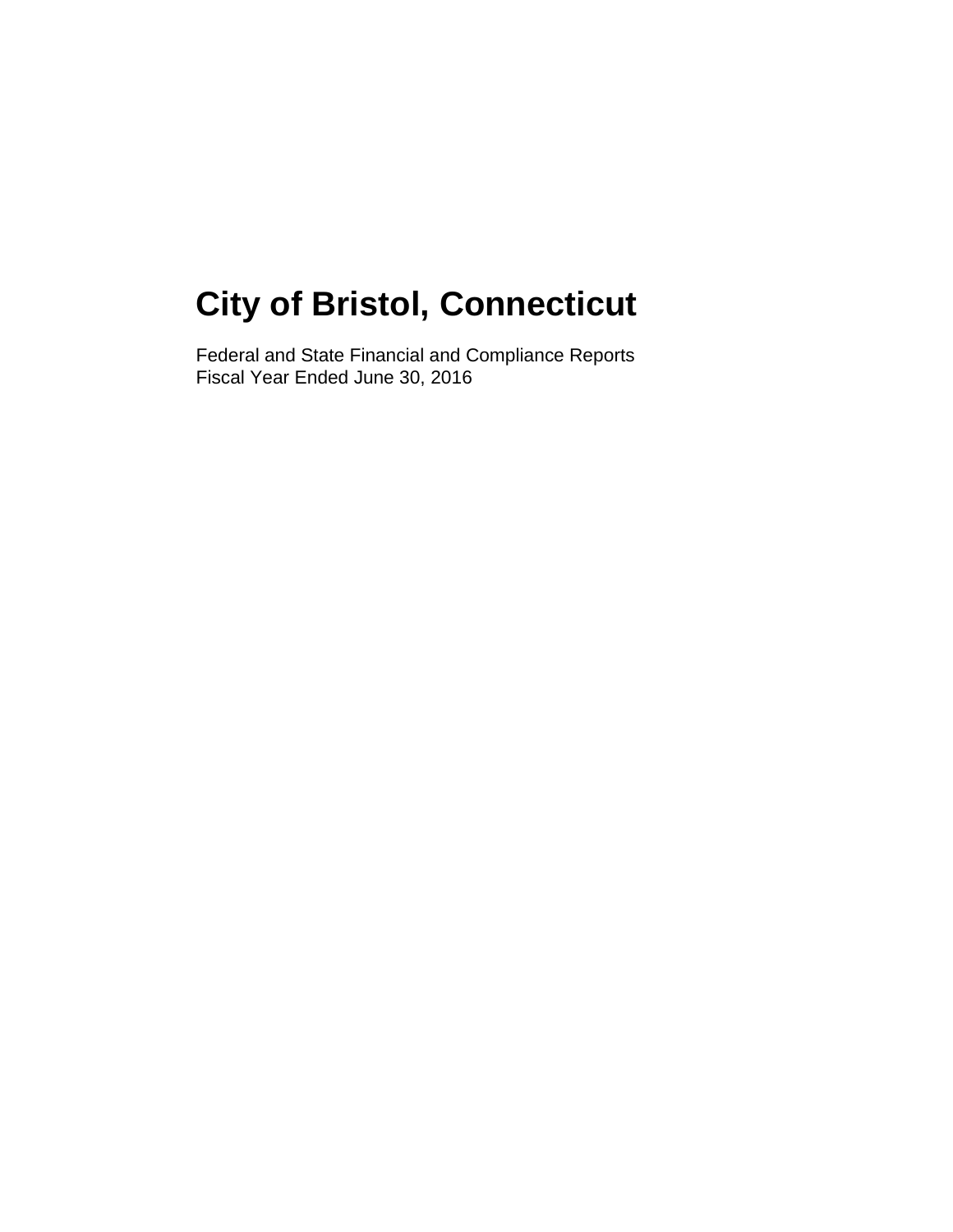## **Contents**

| Report Required by the Federal Single Audit Act and the Uniform Guidance                                                                                                                                         |                |  |
|------------------------------------------------------------------------------------------------------------------------------------------------------------------------------------------------------------------|----------------|--|
| Report on compliance for each major federal program; report on internal control over<br>compliance; and report on schedule of expenditures of federal awards required by the<br><b>Uniform Guidance</b>          | $1 - 2$        |  |
| Schedule of expenditures of federal awards                                                                                                                                                                       | $3-5$          |  |
| Notes to schedule of expenditures of federal awards                                                                                                                                                              | 6              |  |
| Schedule of findings and questioned costs                                                                                                                                                                        | $\overline{7}$ |  |
| Summary of prior year audit findings                                                                                                                                                                             | 8              |  |
| <b>Report Required by Government Auditing Standards</b>                                                                                                                                                          |                |  |
| Report on Internal Control Over Financial Reporting and on Compliance and Other Matters<br>Based on an Audit of Financial Statements Performed in Accordance with Government<br><b>Auditing Standards</b>        | $9 - 10$       |  |
| Report Required by the Connecticut State Single Audit Act                                                                                                                                                        |                |  |
| Report on compliance for each major state program; report on internal control over<br>compliance; and report on schedule of expenditures of state financial assistance required<br>by the state single audit act | $11 - 12$      |  |
| Schedule of expenditures of state financial assistance                                                                                                                                                           | $13 - 15$      |  |
| Notes to schedule of expenditures of state financial assistance                                                                                                                                                  | 16             |  |
| Schedule of state single audit compliance findings and questioned costs                                                                                                                                          | $17 - 18$      |  |
| Summary of prior year audit findings                                                                                                                                                                             | 19             |  |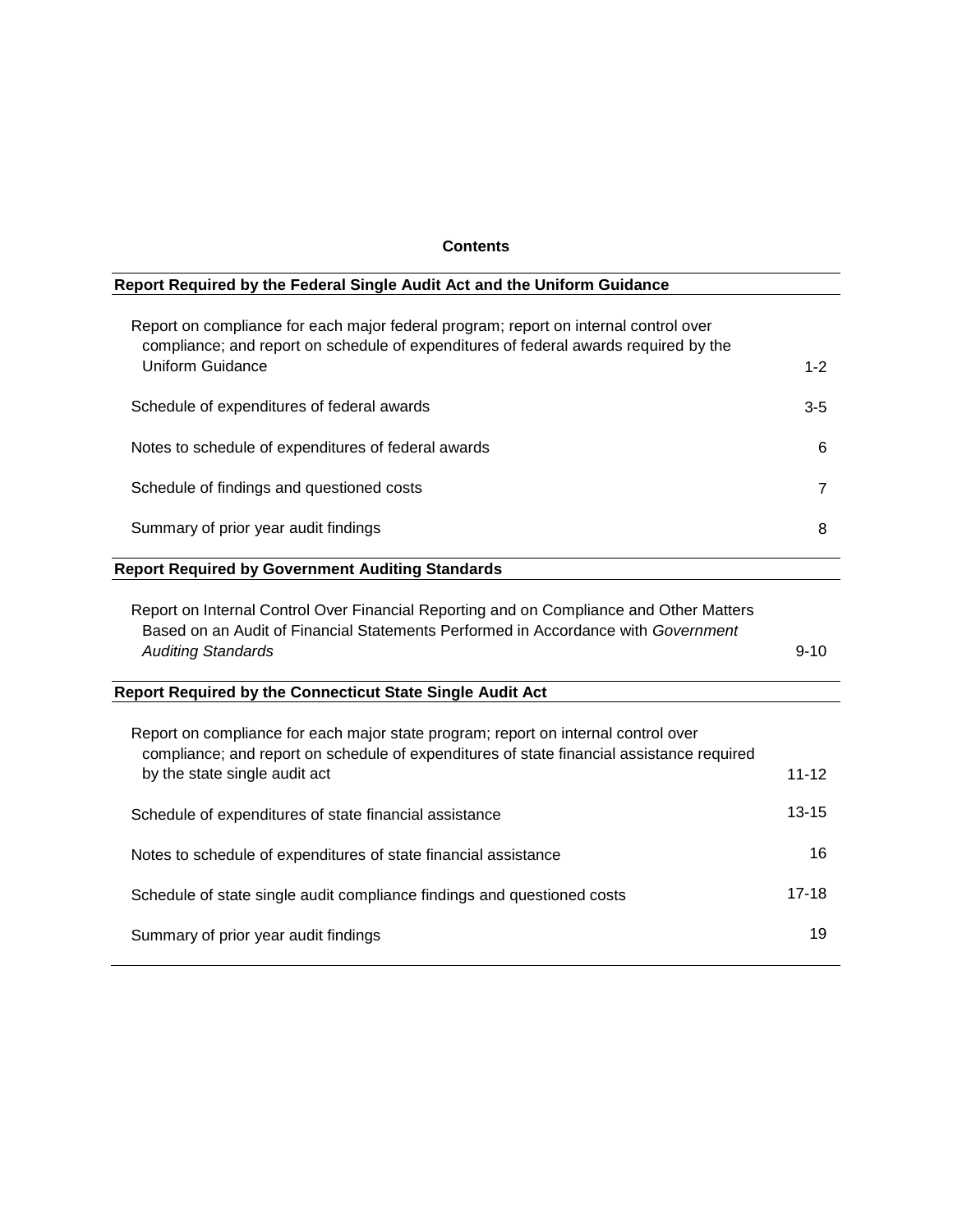

**RSM US LLP** 

## **Report on Compliance for Each Major Federal Program; Report on Internal Control Over Compliance; and Report on Schedule of Expenditures of Federal Awards Required by the Uniform Guidance**

## **Independent Auditor's Report**

To the City Council and Board of Finance City of Bristol, Connecticut

## **Report on Compliance for Each Major Federal Program**

We have audited the City of Bristol, Connecticut's (the City) compliance with the types of compliance requirements described in the *OMB Compliance Supplement* that could have a direct and material effect on each of the City's major federal programs for the year ended June 30, 2016. The City's major federal programs are identified in the summary of auditor's results section of the accompanying schedule of findings and questioned costs.

## **Management's Responsibility**

Management is responsible for compliance with federal statutes, regulations and the terms and conditions of its federal awards applicable to its federal programs.

## **Auditor's Responsibility**

Our responsibility is to express an opinion on compliance for each of the City's major federal programs based on our audit of the types of compliance requirements referred to above. We conducted our audit of compliance in accordance with auditing standards generally accepted in the United States of America; the standards applicable to financial audits contained in *Government Auditing Standards*, issued by the Comptroller General of the United States; and the audit requirements of Title 2 U.S. *Code of Federal Regulations* Part 200, *Uniform Administrative Requirements, Cost Principles, and Audit Requirements for Federal Awards* (Uniform Guidance). Those standards and the Uniform Guidance require that we plan and perform the audit to obtain reasonable assurance about whether noncompliance with the types of compliance requirements referred to above that could have a direct and material effect on a major federal program occurred. An audit includes examining, on a test basis, evidence about the City's compliance with those requirements and performing such other procedures as we considered necessary in the circumstances.

We believe that our audit provides a reasonable basis for our opinion on compliance for each major federal program. However, our audit does not provide a legal determination of the City's compliance.

## **Opinion on Each Major Federal Program**

In our opinion, the City complied, in all material respects, with the types of compliance requirements referred to above that could have a direct and material effect on each of its major federal programs for the year ended June 30, 2016.

## **Report on Internal Control over Compliance**

Management of the City is responsible for establishing and maintaining effective internal control over compliance with the types of compliance requirements referred to above. In planning and performing our audit of compliance, we considered the City's internal control over compliance with the types of requirements that could have a direct and material effect on each major federal program to determine the auditing procedures that are appropriate in the circumstances for the purpose of expressing an opinion on compliance for each major federal program and to test and report on internal control over compliance in accordance with Uniform Guidance, but not for the purpose of expressing an opinion on the effectiveness of internal control over compliance. Accordingly, we do not express an opinion on the effectiveness of the City's internal control over compliance.

THE POWER OF BEING UNDERSTOOD **AUDIT | TAX | CONSULTING**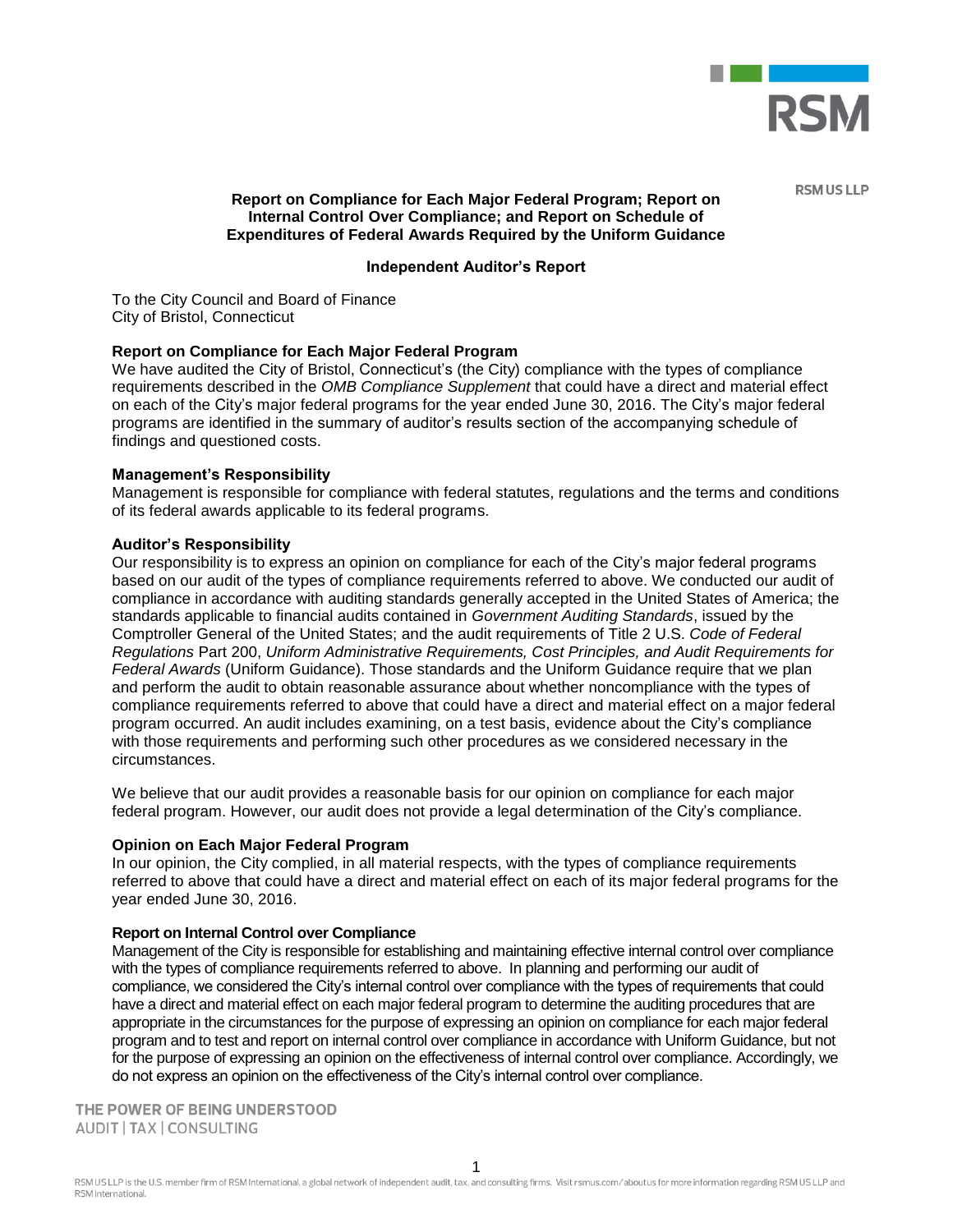A *deficiency in internal control over compliance* exists when the design or operation of a control over compliance does not allow management or employees, in the normal course of performing their assigned functions, to prevent, or detect and correct, noncompliance with a type of compliance requirement of a federal program on a timely basis. A *material weakness in internal control over compliance* is a deficiency, or combination of deficiencies, in internal control over compliance, such that there is a reasonable possibility that material noncompliance with a type of compliance requirement of a federal program will not be prevented, or detected and corrected, on a timely basis. A *significant deficiency in internal control over compliance* is a deficiency, or a combination of deficiencies, in internal control over compliance with a type of compliance requirement of a federal program that is less severe than a material weakness in internal control over compliance, yet important enough to merit attention by those charged with governance.

Our consideration of internal control over compliance was for the limited purpose described in the first paragraph of this section and was not designed to identify all deficiencies in internal control over compliance that might be material weaknesses or significant deficiencies. We did not identify any deficiencies in internal control over compliance that we consider to be material weaknesses. However, material weaknesses may exist that have not been identified.

The purpose of this report on internal control over compliance is solely to describe the scope of our testing of internal control over compliance and the results of that testing based on the requirements of the Uniform Guidance. Accordingly, this report is not suitable for any other purpose.

## **Report on Schedule of Expenditures of Federal Awards Required by the Uniform Guidance**

We have audited the financial statements of the governmental activities, the business-type activities, the discretely presented component unit, each major fund and the aggregate remaining fund information of the City of Bristol, Connecticut, as of and for the year ended June 30, 2016, and the related notes to the financial statements, which collectively comprise the City of Bristol, Connecticut's basic financial statements. We issued our report thereon dated December 23, 2016, which contained unmodified opinions on those financial statements. Our audit was conducted for the purpose of forming opinions on the financial statements that collectively comprise the basic financial statements. The accompanying schedule of expenditures of federal awards is presented for purposes of additional analysis as required by the Uniform Guidance and is not a required part of the basic financial statements. Such information is the responsibility of management and was derived from and relates directly to the underlying accounting and other records used to prepare the basic financial statements. The information has been subjected to the auditing procedures applied in the audit of the financial statements and certain additional procedures, including comparing and reconciling such information directly to the underlying accounting and other records used to prepare the basic financial statements or to the basic financial statements themselves, and other additional procedures in accordance with auditing standards generally accepted in the United States of America. In our opinion, the schedule of expenditures of federal awards is fairly stated in all material respects in relation to the basic financial statements as a whole.

RSM US LLP

New Haven, Connecticut December 23, 2016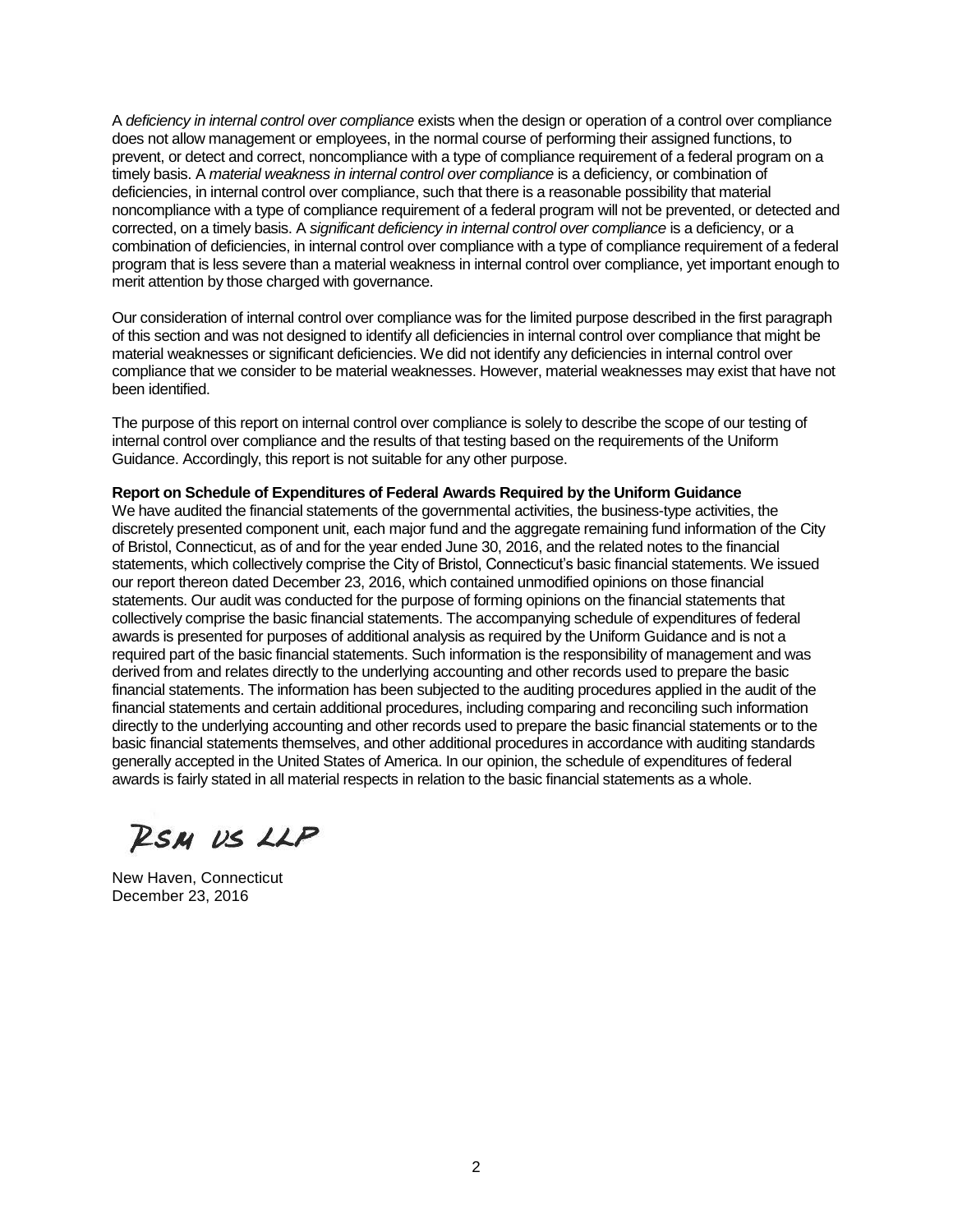#### **Schedule of Expenditures of Federal Awards For the Year Ended June 30, 2016**

|                                                         | Catalog of<br>Federal | Pass-Through              |               |
|---------------------------------------------------------|-----------------------|---------------------------|---------------|
|                                                         | Domestic              | Grantor's                 |               |
| Federal Grantor Pass-Through                            | Assistance            | Identifying               | Federal       |
| Grantor Program or Cluster Title                        | Number                | Number                    | Expenditures  |
| <b>U.S. Department of Agriculture</b>                   |                       |                           |               |
| Passed through the State of Connecticut                 |                       |                           |               |
| Department of Education:                                |                       |                           |               |
| <b>Child Nutrition Cluster:</b>                         |                       |                           |               |
| School Breakfast Program                                | 10.553                | 12060-SDE64370-20508      | \$<br>262,868 |
| National School Lunch Program                           | 10.555                | 12060-SDE64370-20560      | 1,736,132     |
| Special Milk Program for Children                       | 10.556                | 12060-SDE64370-20500      | 2,945         |
| Summer EBT Children Demo Prog                           | 10.579                | 12060-SDE64351-26130      | 1,349         |
| <b>Total Child Nutrition Cluster</b>                    |                       |                           | 2,003,294     |
| <b>Total U.S. Department of Agriculture</b>             |                       |                           | 2,003,294     |
| <b>U.S. Department of Education</b>                     |                       |                           |               |
| Passed through the State of Connecticut                 |                       |                           |               |
| Department of Education:                                |                       |                           |               |
| <b>Adult Education</b>                                  | 84.002                | 12060-SDE64370-20784-2015 | 90,000        |
|                                                         |                       |                           |               |
| Tier I, Part A Cluster:                                 |                       |                           |               |
| Title I Grants to Local Educational Agencies            | 84.010                | 12060-SDE64370-20679-2015 | 269,097       |
| Title I Grants to Local Educational Agencies            | 84.010                | 12060-SDE64370-20679-2016 | 1,703,763     |
| <b>Total Title I, Part A Cluster</b>                    |                       |                           | 1,972,860     |
| Special Education Cluster:                              |                       |                           |               |
| Special Education - Grants to States                    | 84.027                | 12060-SDE64370-20977-2015 | 688,962       |
| Special Education - Grants to States                    | 84.027                | 12060-SDE64370-20977-2016 | 1,117,718     |
| Special Education - Preschool Grants                    | 84.173                | 12060-SDE64370-20983-2015 | 58,379        |
| <b>Total Special Education Cluster</b>                  |                       |                           | 1,865,059     |
| Career and Technical Education - Basic Grants to States | 84.048                | 12060-SDE64370-20742-2016 | 120,232       |
| Education of Homeless Children and Youth                | 84.196                | 12060-SDE64370-20770-2015 | 20,000        |
|                                                         |                       |                           |               |
| Twenty-First Century Community Learning Centers         | 84.287                | 12060-SDE64370-20863-2016 | 75,000        |
| <b>English Language Acquisition Grants</b>              | 84.365                | 12060-SDE64370-20868-2014 | 50,383        |
| Immigrant and Youth Education Program                   | 84.365                | 12060-SDE64370-20868-2015 | 20.437        |
| Immigrant and Youth Education Program                   | 84.365                | 12060-SDE64370-20868-2016 | 5,242         |
|                                                         |                       |                           | 25,679        |
|                                                         |                       |                           |               |
| Improving Teacher Quality State Grants                  | 84.367                | 12060-SDE64370-20858-2015 | 28,826        |
| Improving Teacher Quality State Grants                  | 84.367                | 12060-SDE64370-20858-2016 | 201,827       |
|                                                         |                       |                           | 230,653       |
| <b>Total U.S. Department of Education</b>               |                       |                           | 4,449,866     |
|                                                         | (Continued)           |                           |               |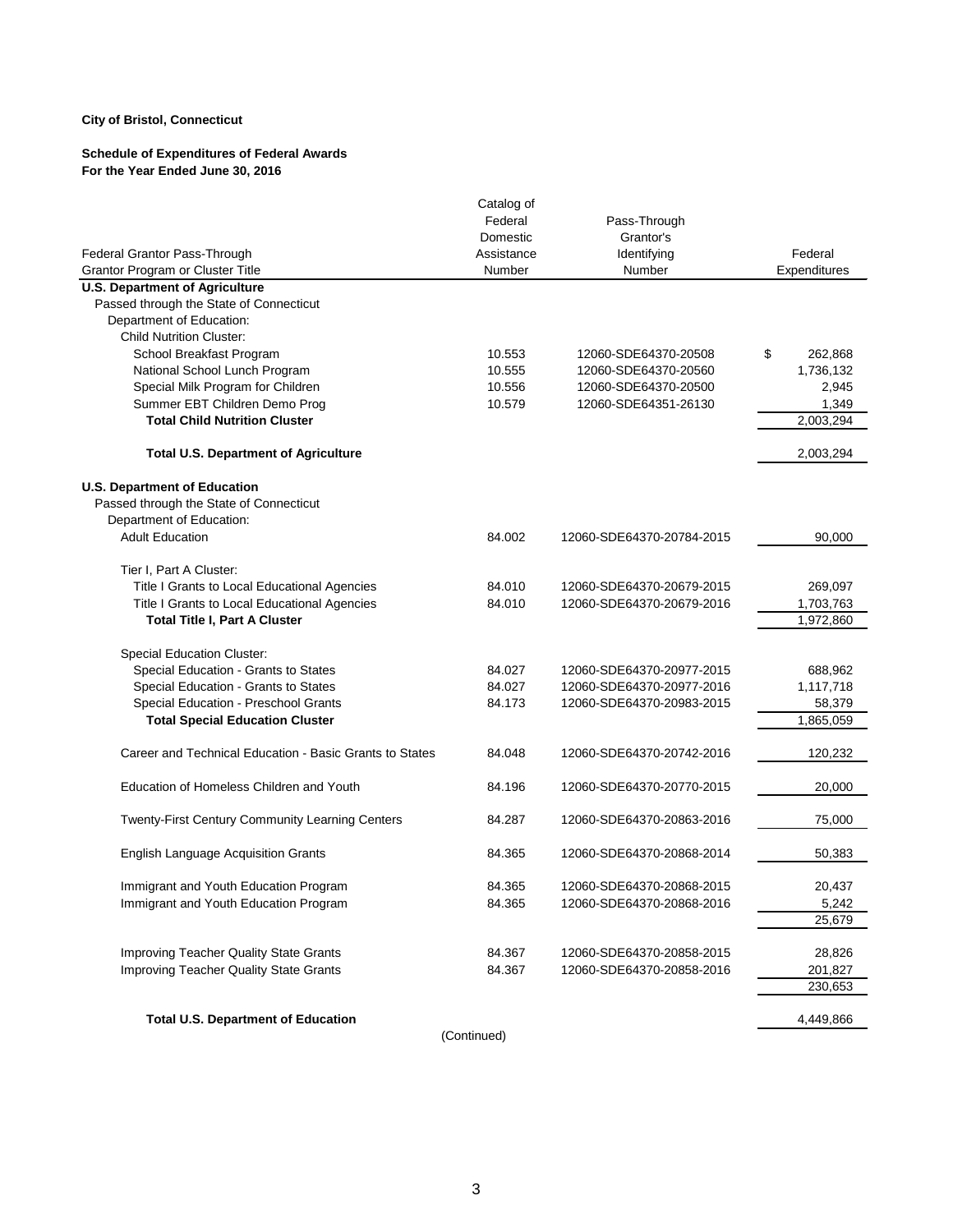#### **Schedule of Expenditures of Federal Awards (Continued) For the Year Ended June 30, 2016**

|                                                      | Catalog of |                      |              |
|------------------------------------------------------|------------|----------------------|--------------|
|                                                      | Federal    | Pass-Through         |              |
|                                                      | Domestic   | Grantor's            |              |
| Federal Grantor Pass-Through                         | Assistance | Identifying          | Federal      |
| <b>Grantor Program Title</b>                         | Number     | Number               | Expenditures |
| <b>Environmental Protection Agency</b>               |            |                      |              |
| Passed through the State of Connecticut              |            |                      |              |
| Department of Energy and Environmental Protection:   |            |                      |              |
| Capitalization Grants for Drinking Water State       |            |                      |              |
| Revolving Funds (Note 4)                             | 66.468     | 21018-DPH48770-42319 | 767,993      |
|                                                      |            |                      |              |
| Passed through the State of Connecticut              |            |                      |              |
| Department of Energy and Environmental Protection:   |            |                      |              |
| <b>Brownfield Remediation &amp; Development</b>      | 66.818     | 12060-ECD46260-35533 | 159,318      |
| <b>Total Environmental Protection</b>                |            |                      |              |
| <b>Agency</b>                                        |            |                      | 927,311      |
|                                                      |            |                      |              |
| <b>United States Department of Homeland Security</b> |            |                      |              |
| Passed through the State of Connecticut              |            |                      |              |
| Department of Emergency Services and Public          |            |                      |              |
| Protection:                                          |            |                      |              |
|                                                      |            |                      |              |
| Hazard Mitigation Grant (HMGP)                       | 97.039     | 12060-DPS32990-22278 | 238,046      |
| Direct Program:                                      |            |                      |              |
| Assistance to Firefighters Grant                     | 97.044     | N/A                  | 200          |
|                                                      |            |                      |              |
| <b>Total United States Department of</b>             |            |                      |              |
| <b>Homeland Security</b>                             |            |                      | 238,246      |
|                                                      |            |                      |              |
| United States Department of Housing and              |            |                      |              |
| <b>Urban Development</b>                             |            |                      |              |
| Direct Program:                                      |            |                      |              |
| Community Development Block Grant/Entitlement        | 14.218     | N/A                  | 662,430      |
|                                                      |            |                      |              |
| <b>United States Department of Justice</b>           |            |                      |              |
| Direct Program:                                      |            |                      |              |
| <b>Bulletproof Vest Partnership Program</b>          | 16.607     | N/A                  | 2,450        |
|                                                      |            |                      |              |
| <b>Equitable Sharing Program</b>                     | 16.922     | N/A                  | 31,415       |
|                                                      |            |                      |              |
| <b>DEA Overtime</b>                                  | 16.922     | N/A                  | 25,080       |

(Continued)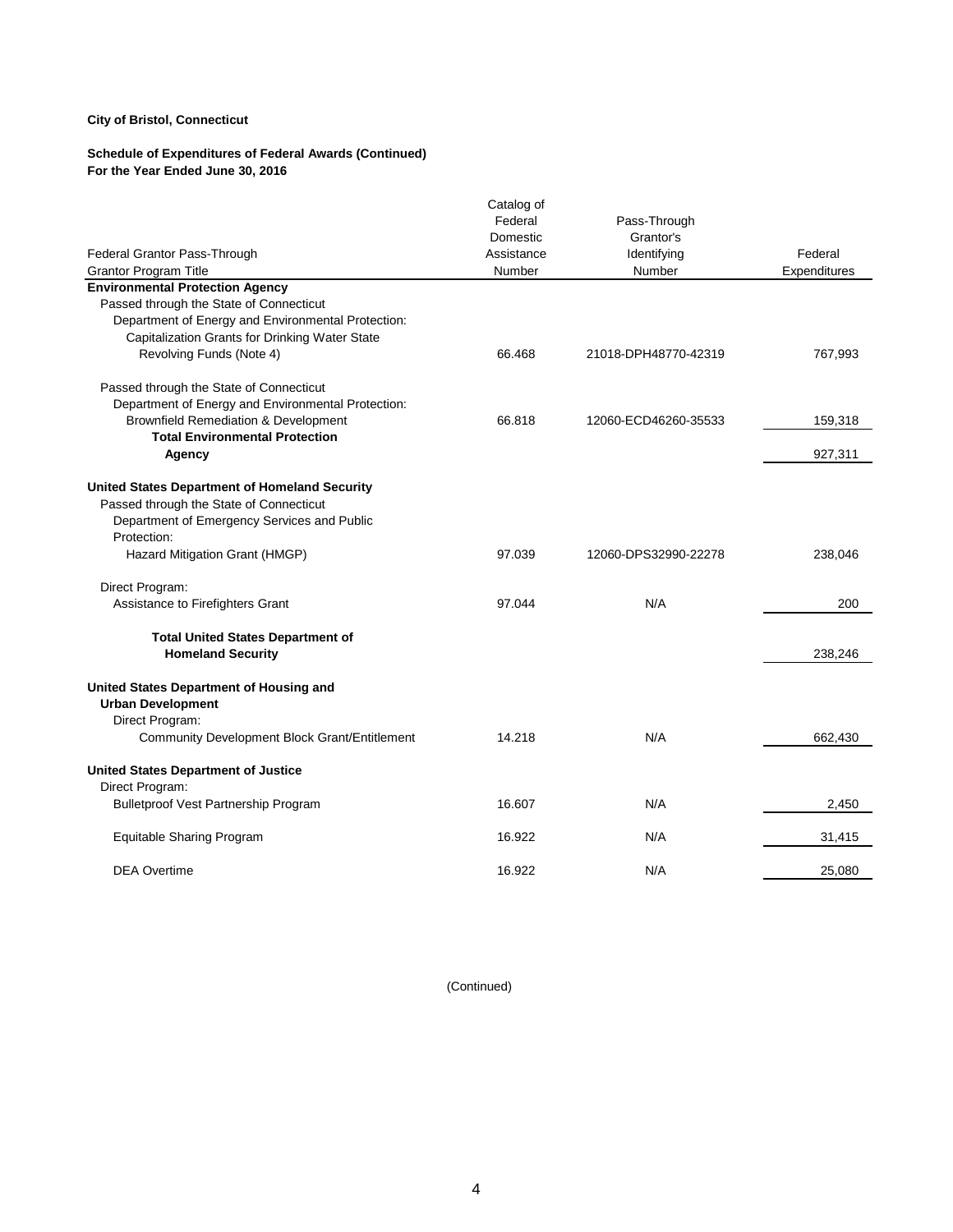#### **Schedule of Expenditures of Federal Awards (Continued) For the Year Ended June 30, 2016**

|                                                        | Catalog of |                      |                  |
|--------------------------------------------------------|------------|----------------------|------------------|
|                                                        | Federal    | Pass-Through         |                  |
|                                                        | Domestic   | Grantor's            |                  |
| Federal Grantor Pass-Through                           | Assistance | Identifying          | Federal          |
| <b>Grantor Program Title</b>                           | Number     | Number               | Expenditures     |
| <b>United States Department of Justice (Continued)</b> |            |                      |                  |
| Passed through the State of Connecticut                |            |                      |                  |
| Department of Emergency Services and Public            |            |                      |                  |
| Protection:                                            |            |                      |                  |
| Missing Children's Assistance                          | 16.543     | 12060-DPS32353-21917 | 600              |
| Edward Byrne Memorial Justice Assistance               |            |                      |                  |
| Grant Program                                          | 16.738     | 12060-DPS32523-26185 | 1,333            |
| Passed through the State of Connecticut                |            |                      |                  |
| Office of Policy & Management:                         |            |                      |                  |
| <b>Edward Byrne Memorial Justice Assistance</b>        | 16.738     | 12060-OPM20350-21921 | 32,802           |
| <b>Total United States Department of Justice</b>       |            |                      | 93,680           |
|                                                        |            |                      |                  |
| <b>United States Department of Commerce</b>            |            |                      |                  |
| Economic Development Cluster                           | 11.307     | N/A                  | 27,146           |
|                                                        |            |                      |                  |
| <b>United States Department of Transportation</b>      |            |                      |                  |
| Passed through the State of Connecticut                |            |                      |                  |
| Department of Transportation:                          |            |                      |                  |
| Highway Planning and Construction                      | 20.205     | 12062-DOT57124-22108 | 1,207,327        |
| Distracted Driving High Visibility Enforcement         | 20.614     | 12062-DOT57513-22600 | 23,907           |
| Alcohol Open Container Requirements                    | 20.607     | 12062-DOT57513-22091 | 185,133          |
|                                                        |            |                      |                  |
| <b>Total United States Department of</b>               |            |                      |                  |
| <b>Transportation</b>                                  |            |                      | 1,416,367        |
|                                                        |            |                      |                  |
| United States Department of Health and Human Services  |            |                      |                  |
| Passed through the State of Connecticut                |            |                      |                  |
| Office of Early Childhood:                             |            |                      |                  |
| Social Services Block Grant                            | 93.667     | 12060-OEC64841-22668 | 168,219          |
|                                                        |            |                      |                  |
| Passed through the State of Connecticut                |            |                      |                  |
| Department of Children and Families:                   |            |                      |                  |
| Adoption Opportunities- Administration                 | 93.652     | 12060-DCF91158-22497 | 2,700            |
| <b>Total United States Department of Health</b>        |            |                      |                  |
| and Human Services                                     |            |                      | 170,919          |
|                                                        |            |                      |                  |
|                                                        |            |                      |                  |
| <b>Total Federal Awards Expended</b>                   |            |                      | \$.<br>9.989.259 |

See Notes to Schedule of Expenditures of Federal Awards.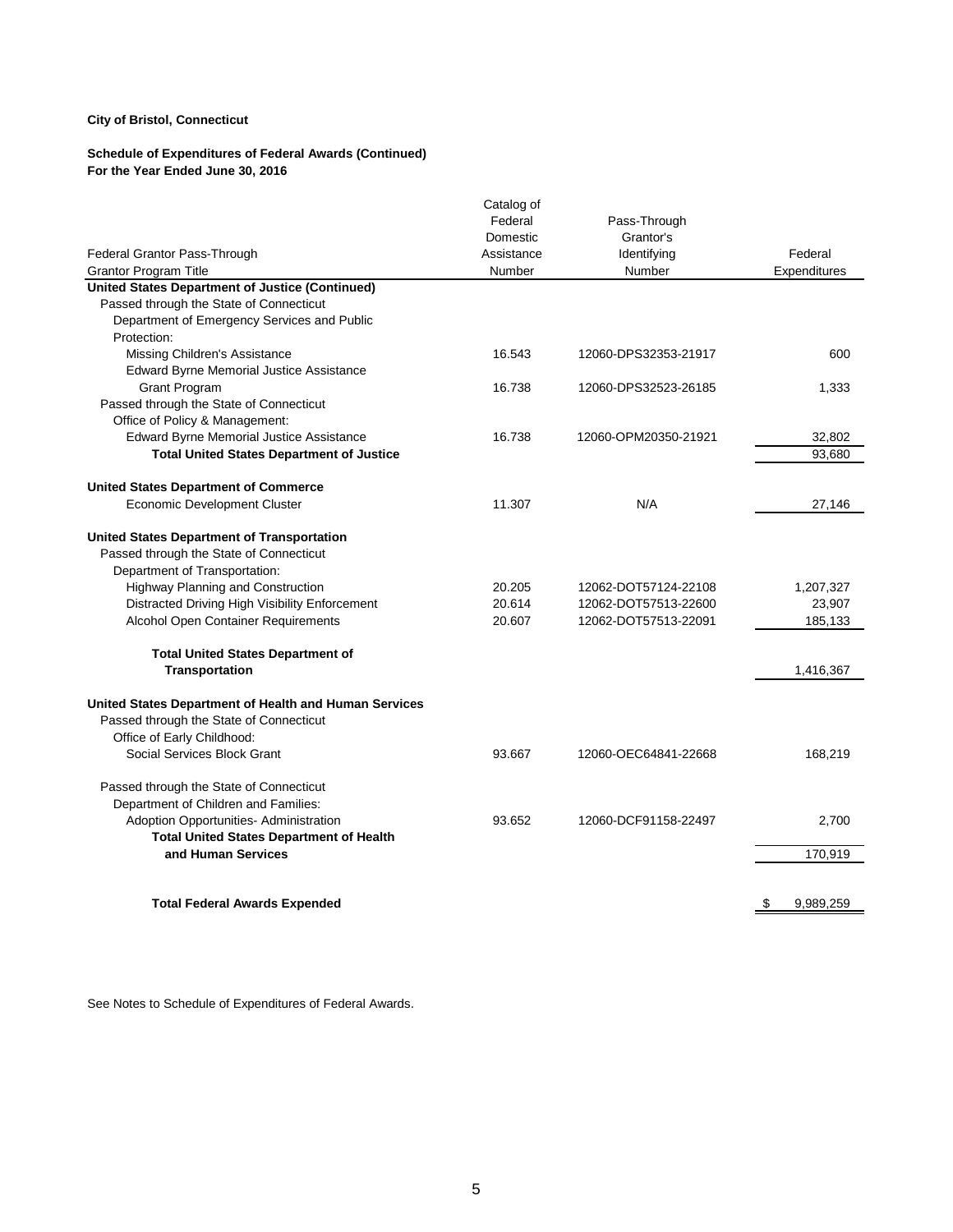## **Notes to Schedule of Expenditures of Federal Awards For the Year Ended June 30, 2016**

## **Note 1. Basis of Presentation**

The accompanying schedule of expenditures of federal awards (the Schedule) includes the federal grant activity of the City of Bristol, Connecticut (the City) under programs of the federal government for the year ended June 30, 2016. The information in this schedule is presented in accordance with the requirements of the Title 2 U.S. Code of Federal Regulations Part 200, *Uniform Administrative Requirements, Cost Principles, and Audit Requirements for Federal Awards* (Uniform Guidance).

Because the Schedule presents only a select portion of the operations of the City of Bristol, Connecticut, it is not intended to, and does not, present the financial position, changes in fund balance, changes in net position or cash flows of the City.

# **Note 2. Summary of Significant Accounting Principles**

Expenditures reported on the Schedule are reported using the modified accrual basis of accounting. Such expenditures are recognized following the cost principles contained in the Uniform Guidance, wherein certain types of expenditures are not allowable or are limited as to reimbursement.

## **Note 3. Non Cash Awards**

The United States Department of Agriculture makes available commodities for donations to schools. The amount of \$126,456 represents the market value of such commodities used during the period. This amount is included in the Child Nutrition Cluster.

## **Note 4. Drinking Water Loan Balance**

The federal drinking water loans are included in the City's basic financial statements. Loans outstanding at the beginning of the year and loans made during the year are included in the federal expenditures presented in the Schedule. The balance in drinking water loans at June 30, 2016 is \$767,993.

## **Note 5. Indirect Cost Recovery**

The City of Bristol, Connecticut, did not recover its indirect costs using the 10% de minimis indirect cost rate provided under Section 200.414 of the Uniform Guidance.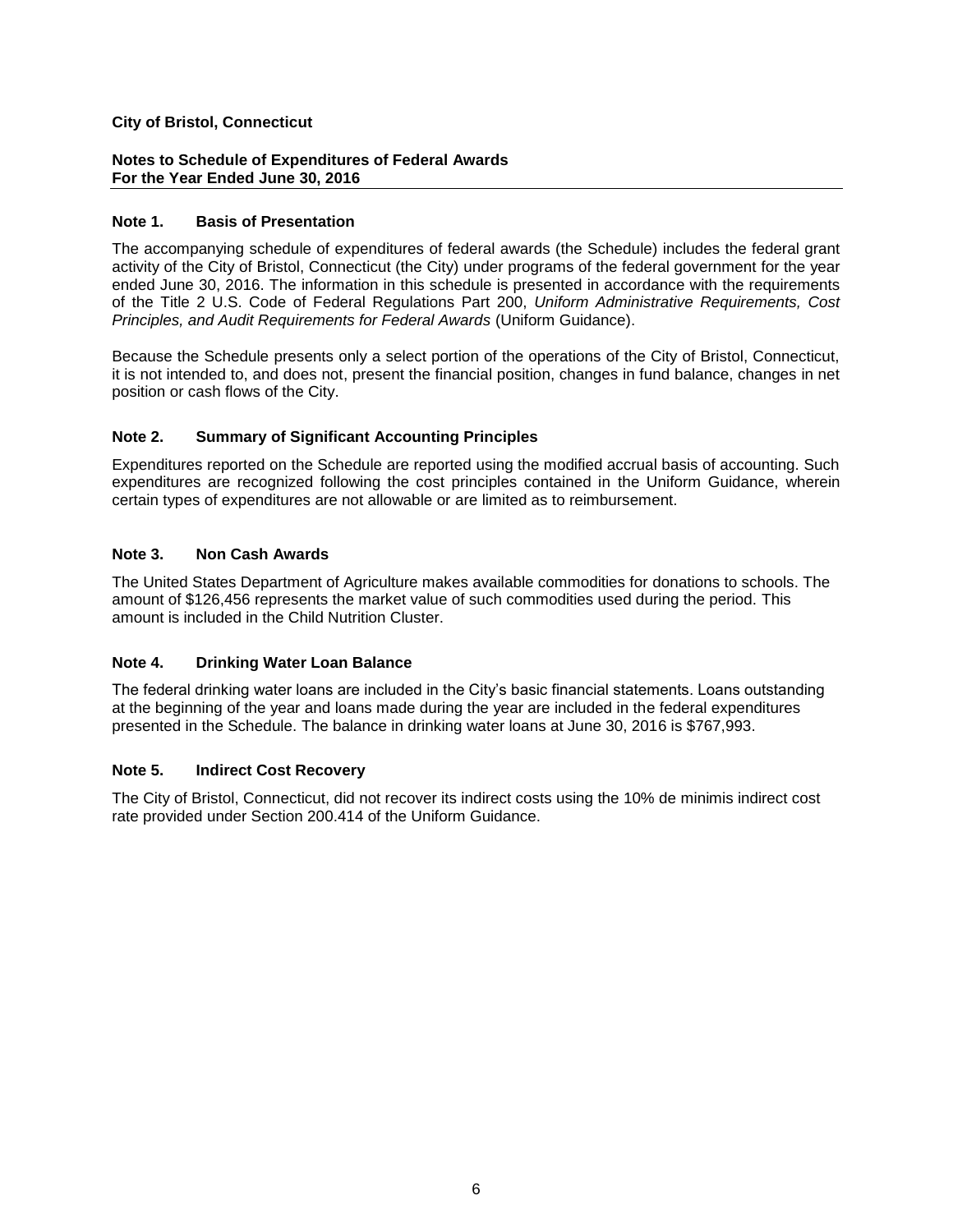#### **Schedule of Findings and Questioned Costs For the Year Ended June 30, 2016**

I. Summary of Auditor's Results

#### *Financial Statements*

Type of auditor's report issued: unmodified

Internal control over financial reporting:

| Material weakness(es) identified?                     | Yes | No.                 |
|-------------------------------------------------------|-----|---------------------|
| • Significant deficiency(ies) identified?             |     | Yes X None reported |
| Noncompliance material to financial statements noted? | Yes | X No                |

#### *Federal Awards*

Internal control over major programs:

- Material weakness(es) identified? The Material weakness and the Material Material of Material Material Material Material Material Material Material Material Material Material Material Material Material Material Material
- Significant deficiency(ies) identified? Yes X None reported

Type of auditor's report issued on compliance for major programs: unmodified

 Any audit findings disclosed that are required to be reported in accordance with 2 CFR Section 200.516 (a) Yes X No

*Identification of Major Programs*

|                                              | Name of Federal                          |  |
|----------------------------------------------|------------------------------------------|--|
| <b>CFDA Numbers</b>                          | Program or Cluster                       |  |
|                                              |                                          |  |
| 10.553/10.555/10.556/10.579                  | <b>Child Nutrition Cluster</b>           |  |
| 84.010                                       | Title I, Part A, Cluster                 |  |
| 20.205                                       | <b>Highway Planning and Construction</b> |  |
| Dollar threshold used to distinguish between |                                          |  |
| type A and type B programs                   | \$750,000                                |  |

Auditee qualified as low-risk auditee? 
West Mo

II. Financial Statement Findings

No matters were reported.

III. Federal Award Findings and Questioned Costs

No matters were reported.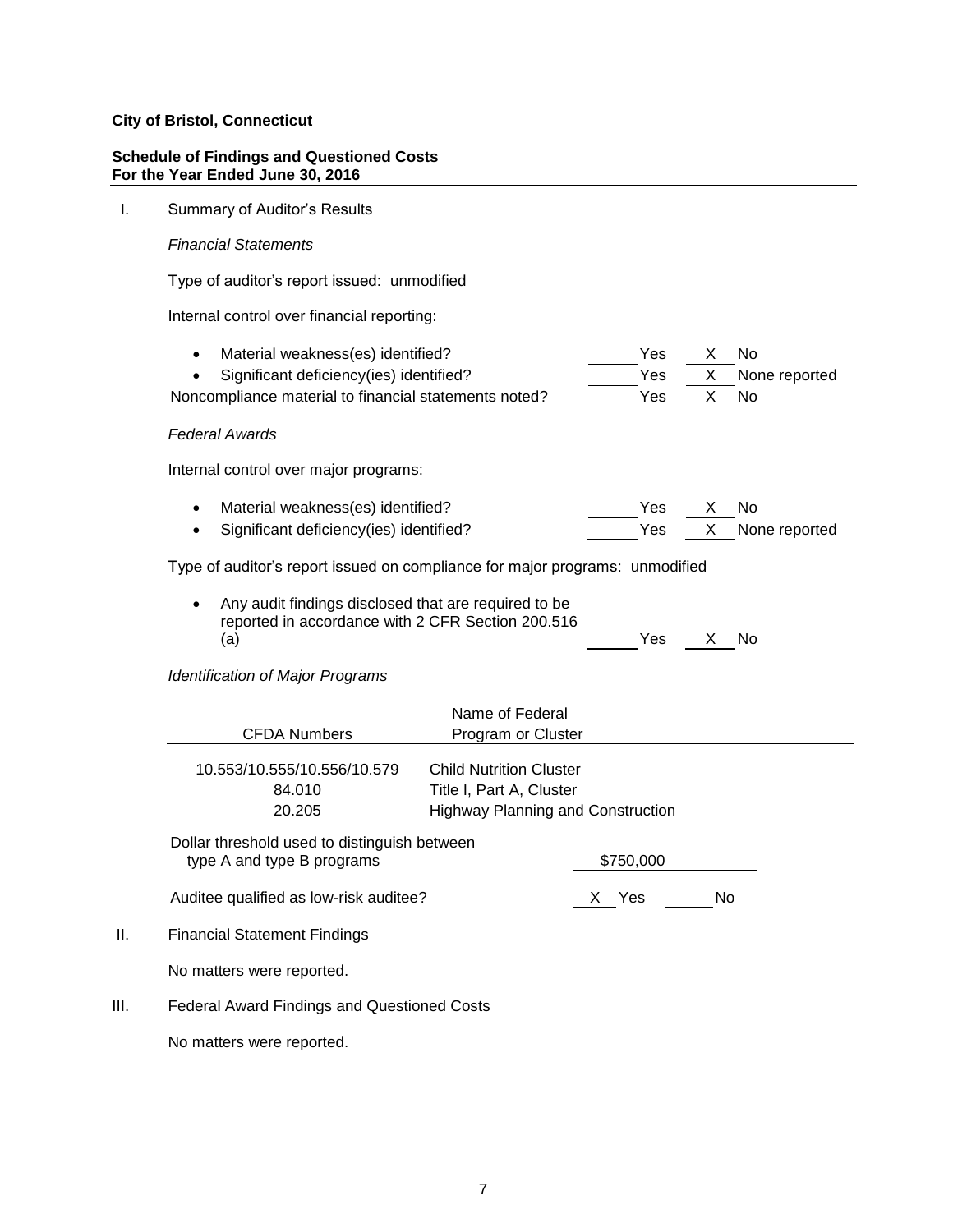#### **Summary of Prior Year Audit Findings For the Year Ended June 30, 2016**

There were no findings in the prior year.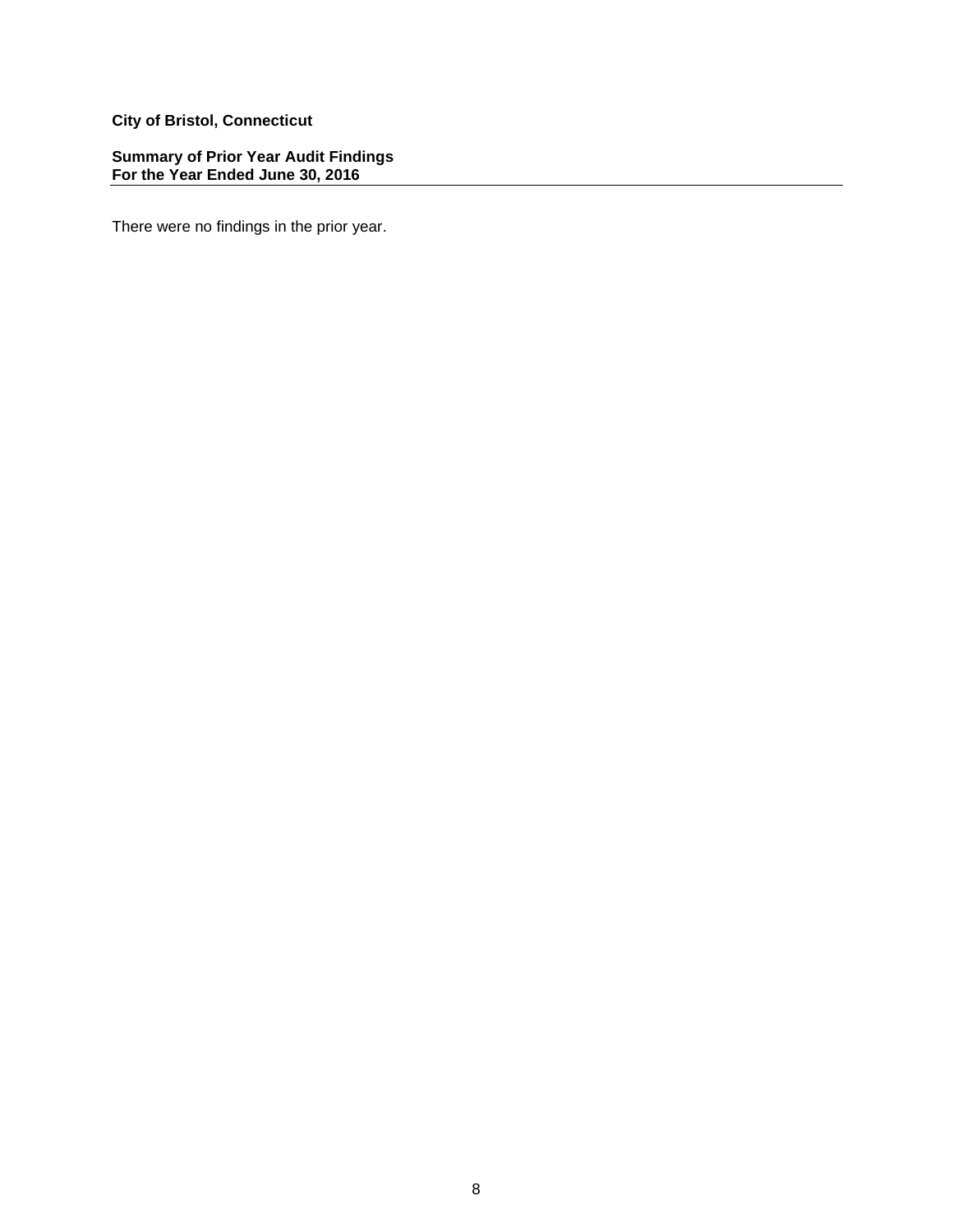

**RSM US LLP** 

## **Report on Internal Control Over Financial Reporting and on Compliance and Other Matters Based on an Audit of Financial Statements Performed in Accordance With** *Government Auditing Standards*

#### **Independent Auditor's Report**

To the City Council and Board of Finance City of Bristol, Connecticut

We have audited, in accordance with the auditing standards generally accepted in the United States of America and the standards applicable to financial audits contained in *Government Auditing Standards*, issued by the Comptroller General of the United States, the financial statements of the governmental activities, the business-type activities, the discretely presented component unit, each major fund and the aggregate remaining fund information of the City of Bristol, Connecticut (the City), as of and for the year ended June 30, 2016, and the related notes to the financial statements, which collectively comprise the City of Bristol, Connecticut's basic financial statements, and have issued our report thereon dated December 23, 2016.

#### **Internal Control Over Financial Reporting**

In planning and performing our audit of the financial statements, we considered the City's internal control over financial reporting (internal control) to determine the audit procedures that are appropriate in the circumstances for the purpose of expressing our opinions on the financial statements, but not for the purpose of expressing an opinion on the effectiveness of the City's internal control. Accordingly, we do not express an opinion on the effectiveness of the City's internal control.

A *deficiency in internal control* exists when the design or operation of a control does not allow management or employees, in the normal course of performing their assigned functions, to prevent, or detect and correct, misstatements on a timely basis. A *material weakness* is a deficiency, or a combination of deficiencies, in internal control, such that there is a reasonable possibility that a material misstatement of the entity's financial statements will not be prevented, or detected and corrected on a timely basis. A *significant deficiency* is a deficiency, or a combination of deficiencies, in internal control that is less severe than a material weakness, yet important enough to merit attention by those charged with governance.

Our consideration of internal control was for the limited purpose described in the first paragraph of this section and was not designed to identify all deficiencies in internal control that might be material weaknesses or significant deficiencies. Given these limitations, during our audit we did not identify any deficiencies in internal control that we consider to be material weaknesses. However, material weaknesses may exist that have not been identified.

THE POWER OF BEING UNDERSTOOD AUDIT | TAX | CONSULTING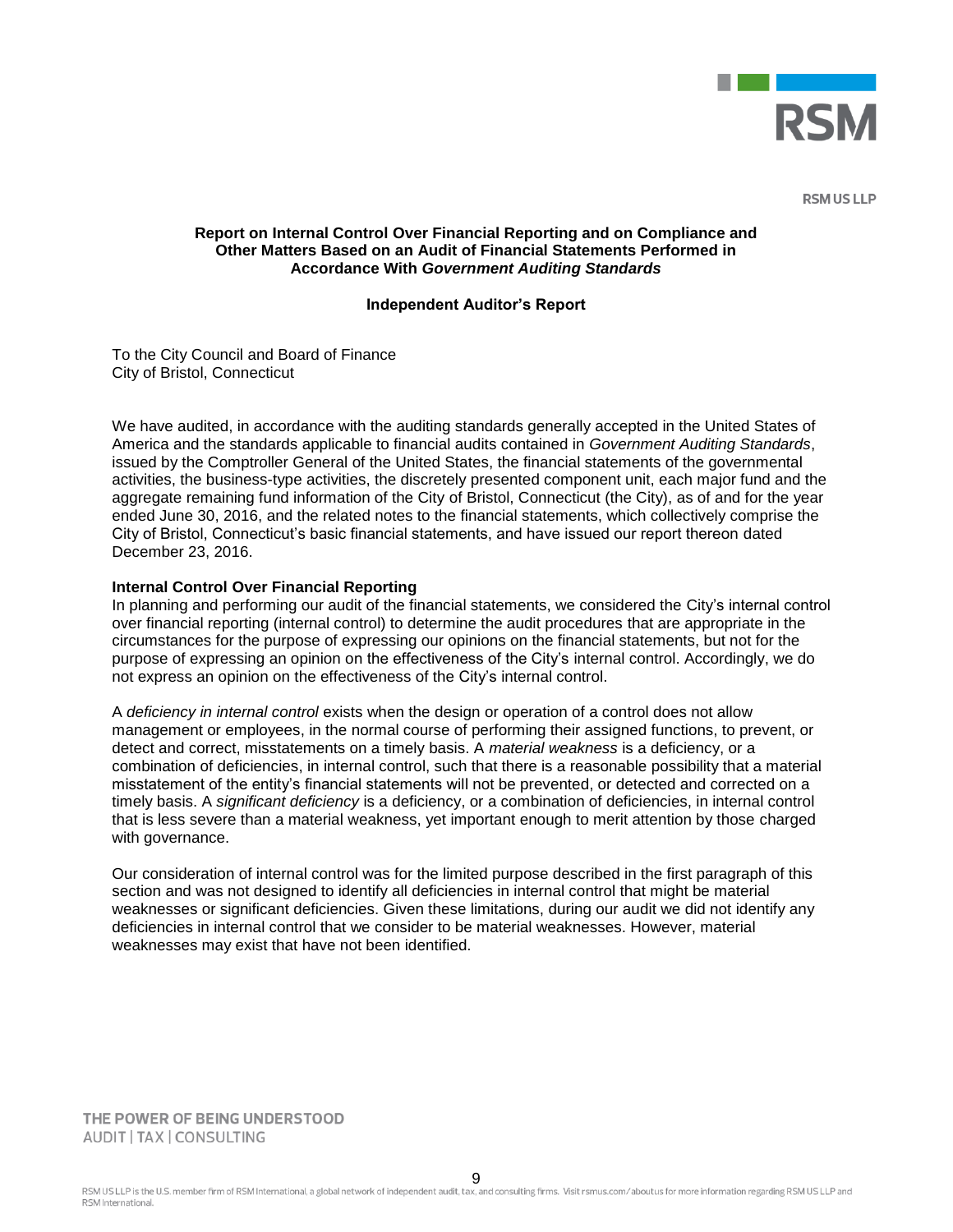## **Compliance and Other Matters**

As part of obtaining reasonable assurance about whether the City's financial statements are free from material misstatement, we performed tests of its compliance with certain provisions of laws, regulations, contracts and grant agreements, noncompliance with which could have a direct and material effect on the determination of financial statement amounts. However, providing an opinion on compliance with those provisions was not an objective of our audit, and, accordingly, we do not express such an opinion. The results of our tests disclosed no instances of noncompliance or other matters that are required to be reported under *Government Auditing Standards*.

## **Purpose of this Report**

The purpose of this report is solely to describe the scope of our testing of internal control and compliance and the result of that testing, and not to provide an opinion on the effectiveness of the City's internal control or on compliance. This report is an integral part of an audit performed in accordance with *Government Auditing Standards* in considering the City's internal control and compliance. Accordingly, this communication is not suitable for any other purpose.

RSM US LLP

New Haven, Connecticut December 23, 2016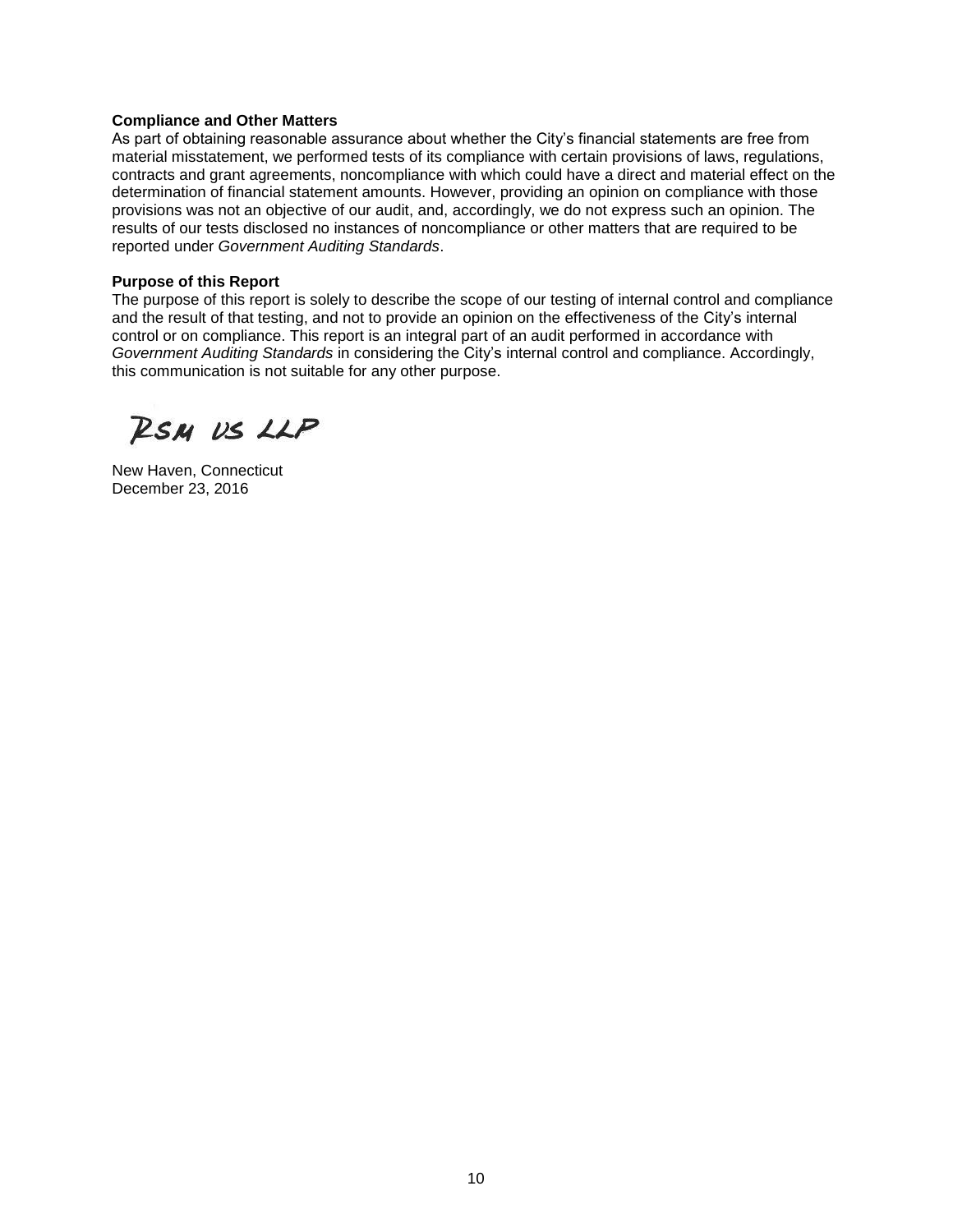

**RSM US LLP** 

## **Report on Compliance for Each Major State Program; Report on Internal Control Over Compliance; and Report on Schedule of Expenditures of State Financial Assistance Required by the State Single Audit Act**

#### **Independent Auditor's Report**

To the City Council and Board of Finance City of Bristol, Connecticut

## **Report on Compliance for Each Major State Program**

We have audited the City of Bristol, Connecticut's (the City) compliance with the types of compliance requirements described in the Office of Policy and Management's *Compliance Supplement* that could have a direct and material effect on each of the City's major state programs for the year ended June 30, 2016. The City's major state programs are identified in the summary of auditors' results section of the accompanying schedule of findings and questioned costs.

#### **Management's Responsibility**

Management is responsible for compliance with the requirements of laws, regulations, contracts and grants applicable to its state programs.

#### **Auditors' Responsibility**

Our responsibility is to express an opinion on compliance for each of the City's major state programs based on our audit of the types of compliance requirements referred to above. We conducted our audit of compliance in accordance with auditing standards generally accepted in the United States of America; the standards applicable to financial audits contained in Government Auditing Standards, issued by the Comptroller General of the United States; and the State Single Audit Act (C.G.S. Sections 4-230 to 4-236). Those standards and the State Single Audit Act require that we plan and perform the audit to obtain reasonable assurance about whether noncompliance with the types of compliance requirements referred to above that could have a direct and material effect on a major state program occurred. An audit includes examining, on a test basis, evidence about the City's compliance with those requirements and performing such other procedures as we considered necessary in the circumstances.

We believe that our audit provides a reasonable basis for our opinion on compliance for each major state program. However, our audit does not provide a legal determination of the City's compliance.

## **Opinion on Each Major State Program**

In our opinion, the City of Bristol, Connecticut complied, in all material respects, with the types of compliance requirements referred to above that could have a direct and material effect on each of its major state programs for the year ended June 30, 2016.

THE POWER OF BEING UNDERSTOOD AUDIT | TAX | CONSULTING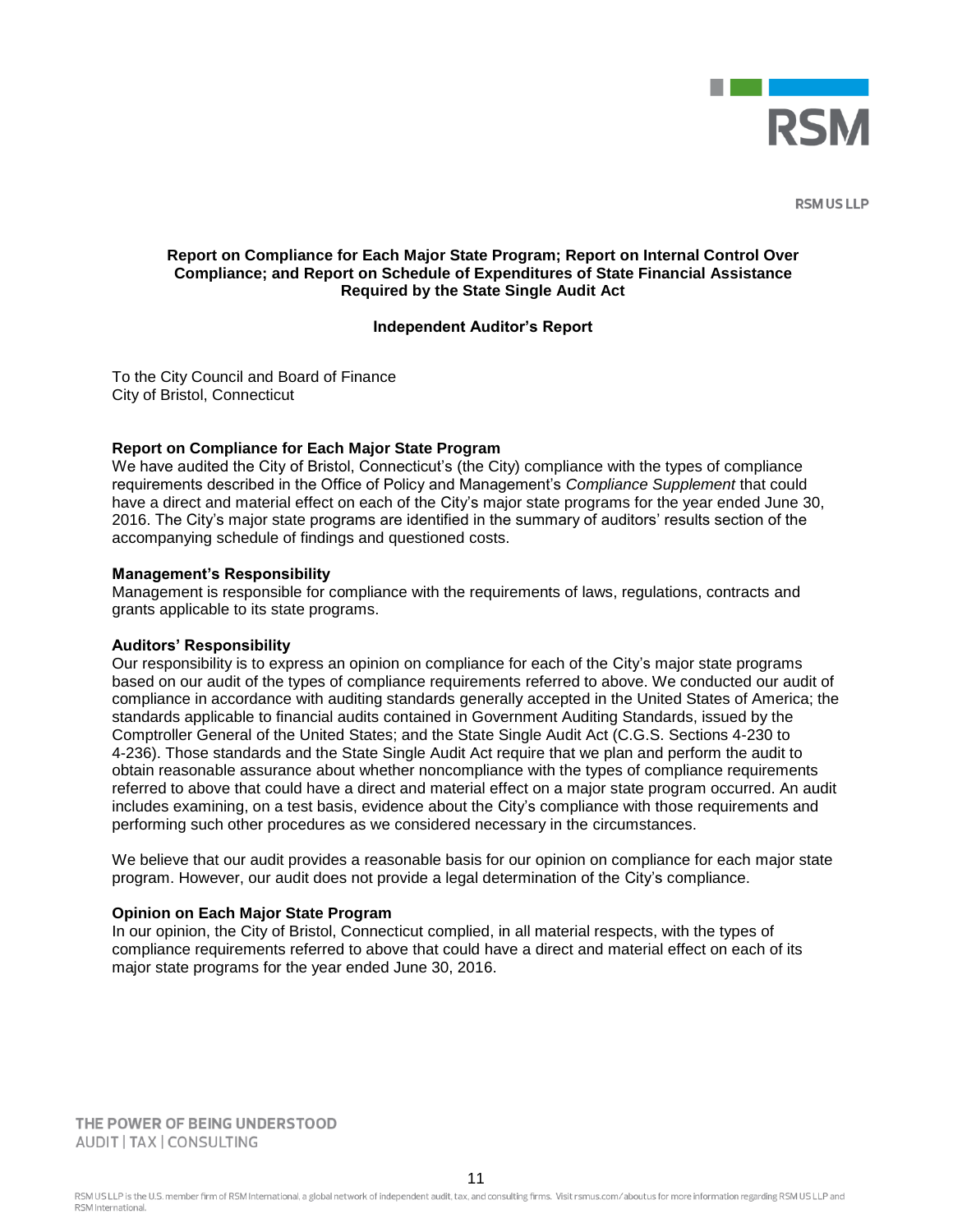#### **Report on Internal Control over Compliance**

Management of the City is responsible for establishing and maintaining effective internal control over compliance with the types of compliance requirements referred to above. In planning and performing our audit of compliance, we considered the City's internal control over compliance with the types of requirements that could have a direct and material effect on each major state program to determine the auditing procedures that are appropriate in the circumstances for the purpose of expressing an opinion on compliance for each major state program and to test and report on internal control over compliance in accordance with the State Single Audit Act, but not for the purpose of expressing an opinion on the effectiveness of internal control over compliance. Accordingly, we do not express an opinion on the effectiveness of the City's internal control over compliance.

A *deficiency in internal control over compliance* exists when the design or operation of a control over compliance does not allow management or employees, in the normal course of performing their assigned functions, to prevent, or detect and correct, noncompliance with a type of compliance requirement of a state program on a timely basis. A *material weakness in internal control over compliance* is a deficiency, or combination of deficiencies, in internal control over compliance, such that there is a reasonable possibility that material noncompliance with a type of compliance requirement of a state program will not be prevented, or detected and corrected, on a timely basis. A *significant deficiency in internal control over compliance* is a deficiency, or a combination of deficiencies, in internal control over compliance with a type of compliance requirement of a state program that is less severe than a material weakness in internal control over compliance, yet important enough to merit attention by those charged with governance.

Our consideration of internal control over compliance was for the limited purpose described in the first paragraph of this section and was not designed to identify all deficiencies in internal control over compliance that might be material weaknesses or significant deficiencies. We did not identify any deficiencies in internal control over compliance that we consider to be material weaknesses. However, material weaknesses may exist that have not been identified.

The purpose of this report on internal control over compliance is solely to describe the scope of our testing of internal control over compliance and the results of that testing based on the requirements of the State Single Audit Act. Accordingly, this report is not suitable for any other purpose.

**Report on Schedule of Expenditures of State Financial Assistance Required by the State Single Audit Act** We have audited the financial statements of the governmental activities, the business-type activities, the discretely presented component unit, each major fund and the aggregate remaining fund information of the City of Bristol, Connecticut, as of and for the year ended June 30, 2016, and the related notes to the financial statements, which collectively comprise the City of Bristol, Connecticut's basic financial statements. We issued our report thereon dated December 23, 2016, which contained unmodified opinions on those financial statements. Our audit was conducted for the purpose of forming opinions on the financial statements that collectively comprise the basic financial statements. The accompanying schedule of expenditures of state financial assistance is presented for purposes of additional analysis as required by the State Single Audit Act and is not a required part of the basic financial statements. Such information is the responsibility of management and was derived from and relates directly to the underlying accounting and other records used to prepare the basic financial statements. The information has been subjected to the auditing procedures applied in the audit of the financial statements and certain additional procedures, including comparing and reconciling such information directly to the underlying accounting and other records used to prepare the basic financial statements or to the basic financial statements themselves, and other additional procedures in accordance with auditing standards generally accepted in the United States of America. In our opinion, the schedule of expenditures of state financial assistance is fairly stated in all material respects in relation to the basic financial statements as a whole.

RSM US LLP

New Haven, Connecticut December 23, 2016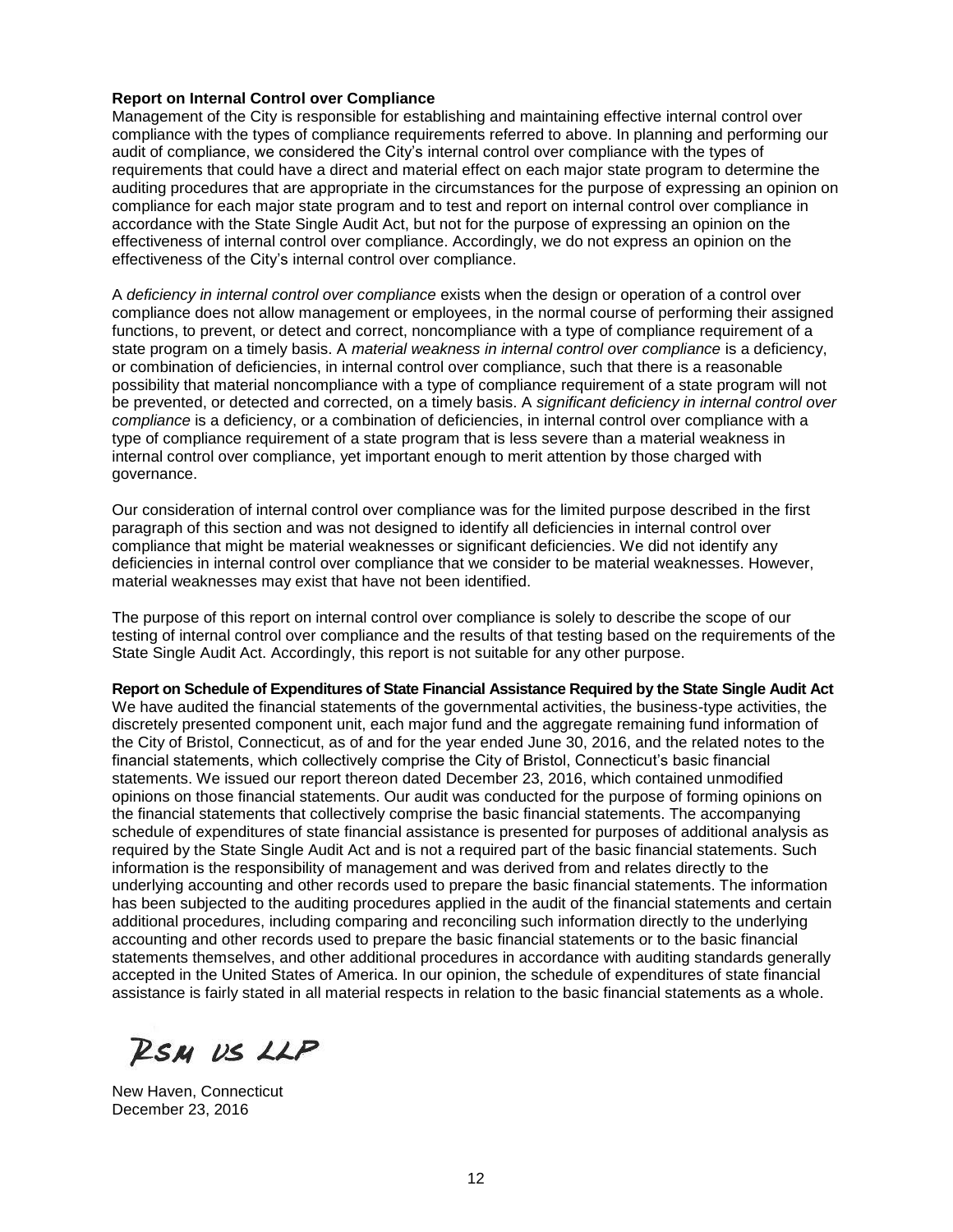#### **Schedule of Expenditures of State Financial Assistance For the Year Ended June 30, 2016**

| State Grantor Pass-Through                                     | State Grant Program        |                      |
|----------------------------------------------------------------|----------------------------|----------------------|
| <b>Grantor Program Title</b>                                   | Core-CT Number             | Expenditures         |
| Department of Economic and Community Development               |                            |                      |
| <b>Urban Action Bonds</b>                                      | 13019-ECD46210-41240       | $\sqrt{2}$<br>30,077 |
| <b>Total Department of Economic and Community Development</b>  |                            | 30,077               |
| <b>Department of Education</b>                                 |                            |                      |
| <b>Family Resource Centers</b>                                 | 11000-SDE64370-16110       | 325,554              |
| Youth Services Bureau - Enhancement                            | 11000-SDE64370-16201       | 7,026                |
| <b>Child Nutrition State Matching Grant</b>                    | 11000-SDE64370-16211       | 34,914               |
| <b>Health Foods Initiative</b>                                 | 11000-SDE64370-16212       | 71,750               |
| <b>Adult Education</b>                                         | 11000-SDE64370-17030       | 323,032              |
| <b>Health Services</b>                                         | 11000-SDE64370-17034       | 237,377              |
| Educational Cost Sharing - Alliance District Funding           | 11000-SDE64370-17041-82164 | 3,965,852            |
| <b>Bilingual Education</b>                                     | 11000-SDE64370-17042       | 15,461               |
| Interdistrict Cooperative Grant                                | 11000-SDE64370-17045       | 76,024               |
| <b>School Breakfast</b>                                        | 11000-SDE64370-17046       | 37,157               |
| Youth Services Bureau                                          | 11000-SDE64370-17052       | 46,114               |
| Regional Vocational-Tech School Grant                          | 11000-SDE64344-12519       | 3,174                |
| Early Childhood Minor Capital                                  | 12052-SDE64370-43540       | 123,391              |
| High Quality Schools and Common Core Implementation            | 11000-SDE64370-43538       | 178,860              |
| <b>Total Department of Education</b>                           |                            | 5,445,686            |
| <b>Office of Early Childhood</b>                               |                            |                      |
| Child Day Care (CDC)                                           | 11000-OEC64841-12520       | 188,554              |
| <b>School Readiness</b>                                        | 11000-OEC64845-17101       | 2,863,194            |
| School Readiness Quality Enhancement                           | 11000-OEC64845-17097       | 25,024               |
| <b>Total Office of Early Childhood</b>                         |                            | 3,076,772            |
| Department of Energy and Environmental Protection              |                            |                      |
| Clean Water Fund                                               | 21014-DEP43720-40001       | 2,092,264            |
| <b>Community Investment Account</b>                            | 12060-DEP43153-35328       | 3,687                |
| Municipal Loan- Land Acquisition                               | 12052-DEP43153-43615       | 70,000               |
| <b>Total Department of Energy and Environmental Protection</b> |                            | 2,095,951            |
| <b>Connecticut State Library</b>                               |                            |                      |
| <b>Environmental Settlements</b>                               | 12060-DEP43930-35169       | 6,310                |
| <b>Grants to Public Libraries</b>                              | 11000-CSL66051-17003       | 1,088                |
| <b>ConnectiCard Payments</b>                                   | 11000-CSL66051-17010       | 3,039                |
| <b>Historic Documents Preservation Grants</b>                  | 12060-CSL66094-35150       | 4,000                |
| <b>Total Connecticut State Library</b>                         |                            | 14,437               |
| Judicial Branch of the State of Connecticut                    |                            |                      |
| Non-budgeted Operating Appropriations                          | 34001-JUD95162-40001       | 24,104               |
| <b>Total Judicial Branch of the State of Connecticut</b>       |                            | 24,104               |
| <b>Office of Policy and Management</b>                         |                            |                      |
| <b>Neglected Cemetery</b>                                      | 12060-OPM20600-35570       | 2,000                |
| Payment in Lieu of Taxes (PILOT) on Private Colleges and       |                            |                      |
| <b>General Hospitals</b>                                       | 11000-OPM20600-17006       | 403,627              |

(Continued)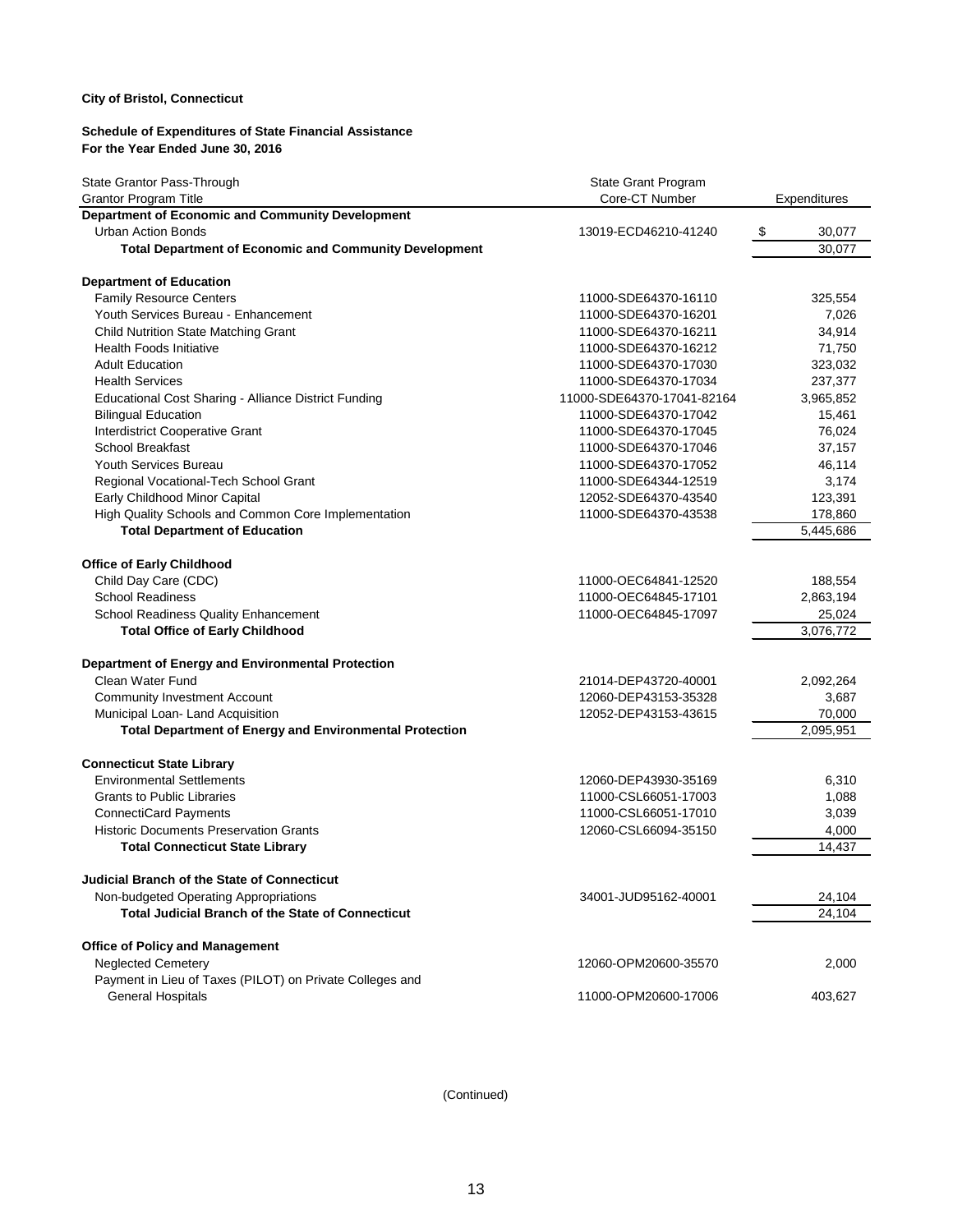#### **Schedule of Expenditures of State Financial Assistance (Continued) For the Year Ended June 30, 2016**

| State Grantor Pass-Through                                      | State Grant Program  |              |
|-----------------------------------------------------------------|----------------------|--------------|
| <b>Grantor Program Title</b>                                    | Core-CT Number       | Expenditures |
| <b>Office of Policy and Management (Continued)</b>              |                      |              |
| Reimbursement of Property Taxes - Disability Exemption          | 11000-OPM20600-17011 | 13,918       |
| Property Tax Relief for Veterans                                | 11000-OPM20600-17024 | 29,343       |
| Payment in Lieu of Taxes (PILOT) on Exempt Property of          |                      |              |
| Manufacturing Facilities in Distressed Municipalities           | 11000-OPM20600-17016 | 174,167      |
| Property Tax Relief for Elderly and Totally Disabled Homeowners | 11000-OPM20600-17018 | 352,392      |
| Property Tax Relief for Elderly Homeowners - Freeze Program     | 11000-OPM20600-17021 | 4,000        |
| Local Capital Improvement Program                               | 12050-OPM20600-40254 | 1,022,552    |
| Municipal Grants-In-Aid                                         | 12052-OPM20600-43587 | 2,486,925    |
| <b>Total Office of Policy and Management</b>                    |                      | 4,488,924    |
| <b>Department of Labor</b>                                      |                      |              |
| <b>CETC Workforce</b>                                           | 11000-DOL40000-12079 | 18,790       |
|                                                                 |                      |              |
| Department of Emergency Services and Public Protection          |                      |              |
| <b>Telecommunications Fund</b>                                  | 12060-DPS32181-35190 | 175,536      |
| State Assets Forfeiture Revolving Fund                          | 12060-DPS32155-35142 | 249          |
| <b>Total Department of Emergency Services and</b>               |                      |              |
| <b>Public Protection</b>                                        |                      | 175,785      |
|                                                                 |                      |              |
| <b>Department of Revenue Services</b>                           |                      |              |
| Other Expenses                                                  | 11000-DRS16312-10020 | 170          |
| <b>Department of Social Services</b>                            |                      |              |
| Medicaid                                                        | 11000-DSS60000-16020 | 208,979      |
| <b>Other Expenses</b>                                           | 11000-DSS60439-10020 | 180          |
|                                                                 |                      | 209,159      |
|                                                                 |                      |              |
| <b>Department of Transportation</b>                             |                      |              |
| Town Aid Road Grants                                            | 12052-DOT57131-43455 | 663,976      |
| Pay-As-You-Go Transportation Projects                           | 12001-DOT57126-12518 | 317          |
| <b>Bus Operations</b>                                           | 12001-DOT57931-12175 | 57,275       |
| <b>Total Department of Transportation</b>                       |                      | 721,568      |
| <b>Department of Consumer Protection</b>                        |                      |              |
| <b>Bingo Payments</b>                                           | 34003-DCP39930-42350 | 317          |
| Off Track Betting                                               | 34004-DCP39930-40001 | 63,419       |
| <b>Total Department of Consumer Protection</b>                  |                      | 63,736       |
|                                                                 |                      |              |
| <b>Department of Administrative Services</b>                    |                      |              |
| Alliance Dis Gen Improvements                                   | 12052-DAS27635-43651 | 4,438        |
| <b>Total State Financial Assistance Before</b>                  |                      |              |
| <b>Exempt Programs</b>                                          |                      | 16,369,597   |
| <b>Exempt Programs</b>                                          |                      |              |
| <b>Office of Policy and Management</b>                          |                      |              |
| Mashantucket Pequot and Mohegan Fund Grant                      | 12009-OPM20600-17005 | 599,774      |
|                                                                 |                      |              |

(Continued)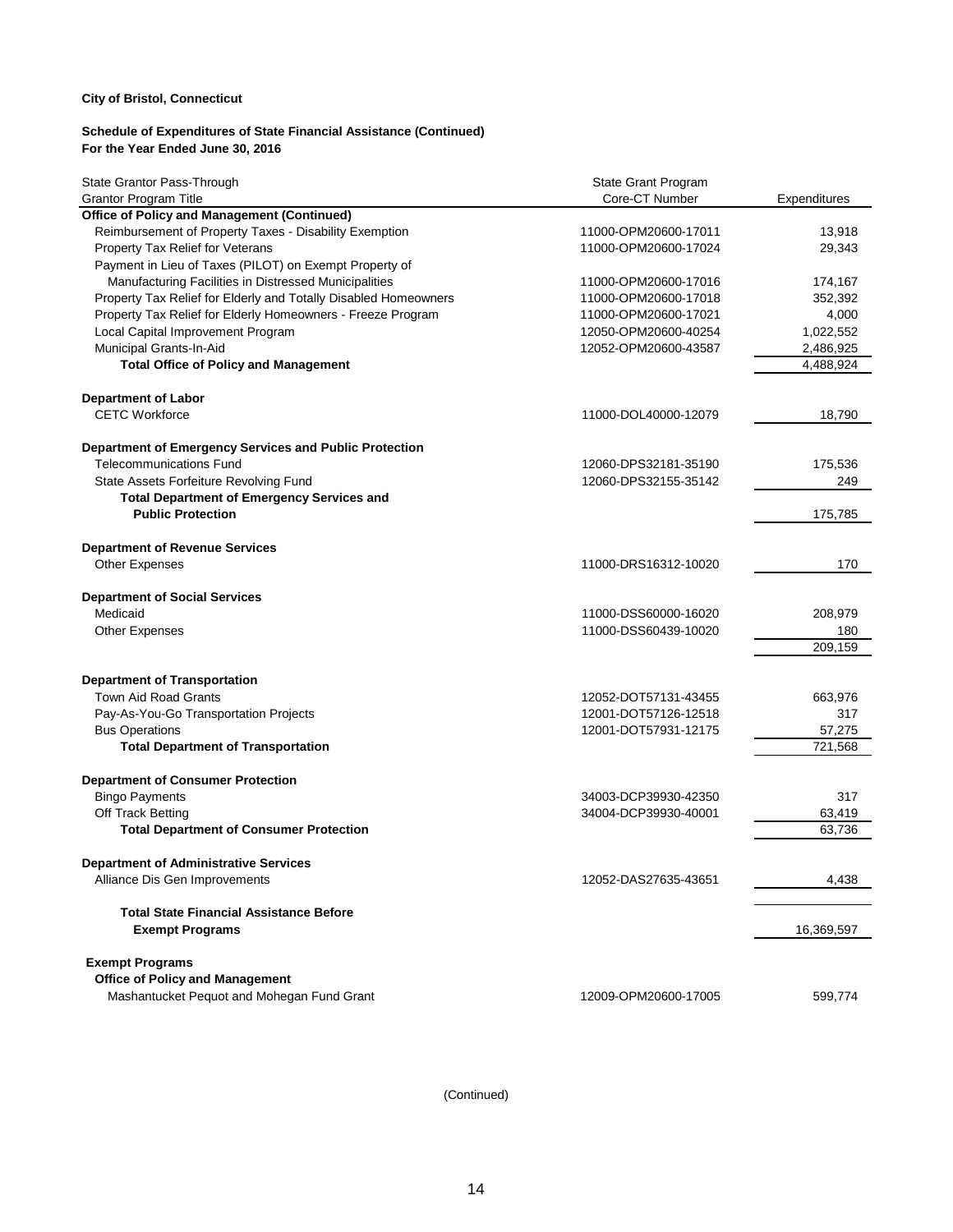#### **Schedule of Expenditures of State Financial Assistance (Continued) For the Year Ended June 30, 2016**

| State Grantor Pass-Through                   | State Grant Program        |              |
|----------------------------------------------|----------------------------|--------------|
| <b>Grantor Program Title</b>                 | Core-CT Number             | Expenditures |
| <b>Department of Education</b>               |                            |              |
| <b>Public School Transportation</b>          | 11000-SDE64370-17027       | 405,268      |
| <b>Educational Cost Sharing</b>              | 11000-SDE64370-17041-82010 | 41,643,831   |
| Excess Costs Student Based and Equity        | 11000-SDE64370-17047       | 3,563,701    |
| Nonpublic School Transportation              | 11000-SDE64370-17049       | 159,802      |
| <b>Total Department of Education</b>         |                            | 45,772,602   |
| <b>Department of Administrative Services</b> |                            |              |
| <b>School Construction Grants</b>            | 13010-DAS27636-40901       | 2,917,267    |
| <b>Total Exempt Programs</b>                 |                            | 49,289,643   |
| <b>Total State Financial Assistance</b>      |                            | 65,659,240   |

See Notes to Schedule of State Financial Assistance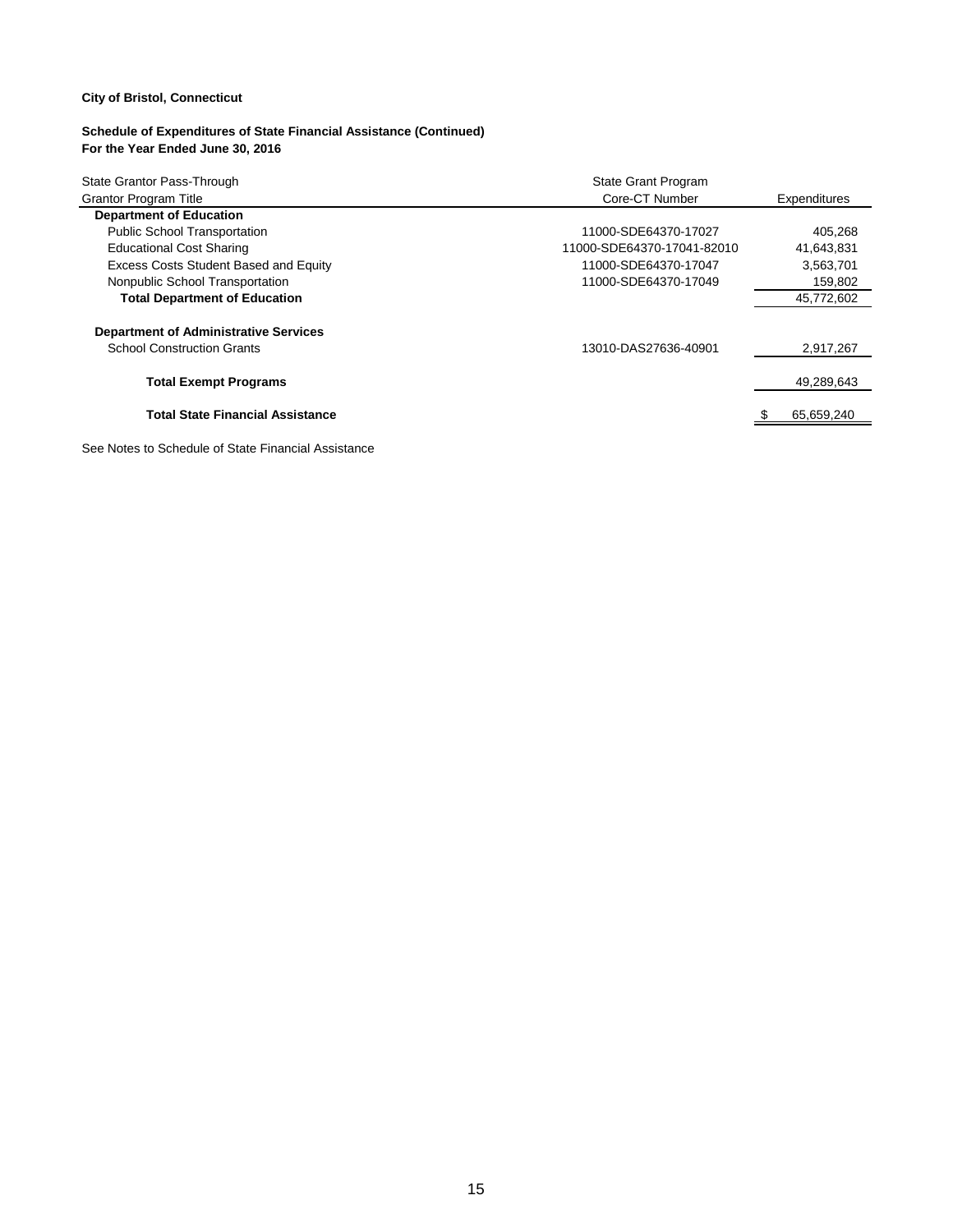## **Notes to Schedule of Expenditures of State Financial Assistance For the Year Ended June 30, 2016**

## **Note 1. Basis of Presentation**

The accompanying schedule of expenditures of state financial assistance (the Schedule) includes state grant activity of the City of Bristol, Connecticut, under programs of the State of Connecticut for the fiscal year ended June 30, 2016. Various departments and agencies of the State of Connecticut have provided financial assistance through grants and other authorizations in accordance with the General Statutes of the State of Connecticut. Because the Schedule presents only a select portion of the operations of the City of Bristol, Connecticut, it is not intended to, and does not, present the financial position, changes in fund balance, changes in net position or cash flows of the City.

## **Note 2. Summary of Significant Accounting Principles**

The accounting policies of the City of Bristol, Connecticut conform to accounting principles generally accepted in the United States of America as applicable to governments. The following is a summary of the more significant policies relating to the aforementioned grant programs.

The information in the Schedule of Expenditures of State Financial Assistance is presented based upon regulations established by the State of Connecticut, Office of Policy and Management.

**Basis of accounting:** The expenditures reported on the Schedule of Expenditures of State Financial Assistance, are reported on the modified accrual basis of accounting. In accordance with Section 4-236- 22 of the Regulations to the State Single Audit Act, certain grants are not dependent on expenditure activity, and accordingly, are considered to be expended in the fiscal year of receipt. These grant program receipts are reflected in the expenditures column of the Schedule of Expenditures of State Financial Assistance.

## **Note 3. Loan Programs**

In accordance with Section 4-236-23(a)(4)(F) of the Regulations to the State Single Audit Act, the notes to the Schedule shall include loans and loan activities. The following is a summary of the various loan program activity for the year ended June 30, 2016:

## **Department of Energy and Environmental Protection:**

*Clean Water Funds:*

| Outstanding balance, July 1, 2015 | \$ 2.205.459 |
|-----------------------------------|--------------|
| <b>Issued</b>                     | 2.724.097    |
| Repayments                        | (334.853)    |
| Balance - end of year             | 4,594,703    |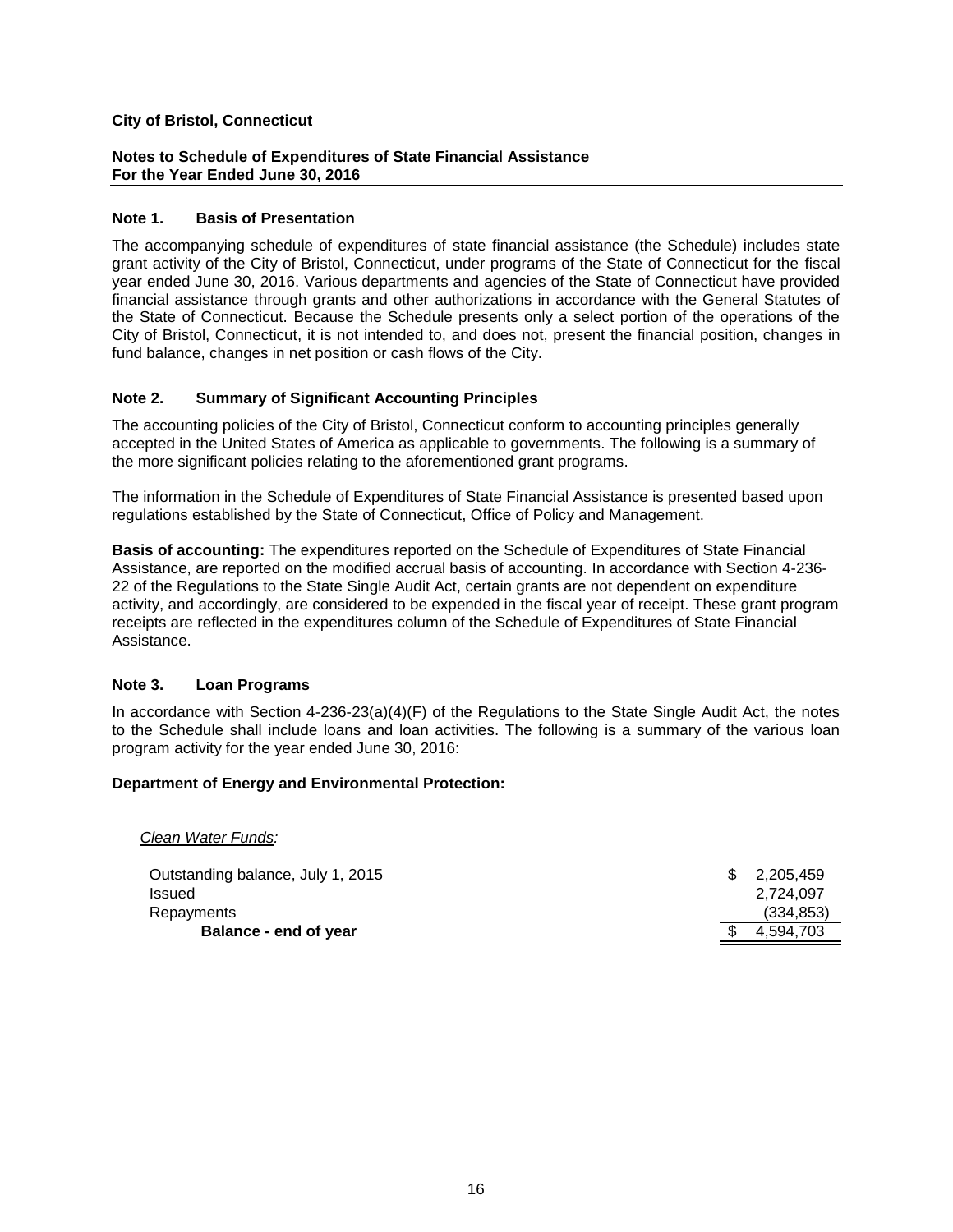#### **Schedule of State Single Audit Compliance Findings and Questioned Costs For the Year Ended June 30, 2016**

I. Summary of Auditor's Results

#### *Financial Statements*

Type of auditor's report issued: unmodified.

Internal control over financial reporting:

| Material weakness(es) identified?              | Yes | X. | - No            |
|------------------------------------------------|-----|----|-----------------|
| • Significant deficiency(ies) identified?      | Yes |    | X None reported |
| Noncompliance material to financial statements |     |    |                 |
| noted?                                         | Yes | X. | No.             |

#### *State Financial Assistance*

Internal control over major programs:

- Material weakness(es) identified? The Material weakness and the Material Material of Material Material Material Material Material Material Material Material Material Material Material Material Material Material Material
- Significant deficiency(ies) identified? Yes X None reported

Type of auditor's report issued on compliance for major programs: unmodified.

 Any audit findings disclosed that are required to be reported in accordance with Section 4- 236-24 of the Regulations to the State Single Audit Act? No. 2012 12:30 No. 2012 12:30 No. 2012 12:30 No. 2013 No. 2014 12:30 No. 2013 No. 2014 No. 2013 No.

The following schedule reflects the major programs included in the State Single Audit.

|                                                                                      | State                      |     |              |
|--------------------------------------------------------------------------------------|----------------------------|-----|--------------|
| State Grantor and Program                                                            | Core-CT Number             |     | Expenditures |
| <b>Department of Education</b>                                                       |                            |     |              |
| Educational Cost Sharing - Alliance District Funding                                 | 11000-SDE64370-17041-82164 | \$. | 3,965,852    |
| Department of Economic and Community Development                                     |                            |     |              |
| <b>Urban Action Bonds</b>                                                            | 13019-ECD46210-41240       | \$  | 30,077       |
| <b>Office of Policy and Management</b>                                               |                            |     |              |
| Municipal Grants-In-Aid                                                              | 12052-OPM20600-43587       | \$  | 2,486,925    |
| Payment in Lieu of Taxes (PILOT) on Private Colleges and<br><b>General Hospitals</b> | 11000-OPM20600-17006       | \$  | 403,627      |
| Department of Energy and Environmental Protection                                    |                            |     |              |
| Clean Water Fund                                                                     | 21014-DEP43720-40001       | \$  | 2,092,264    |
| Municipal Loan-Land Acquisition                                                      | 12052-DEP43153-43615       |     | 70,000       |
| Dollar threshold used to distinguish between Type<br>$\bullet$                       |                            |     |              |
| A and Type B Programs                                                                |                            |     | 328.792      |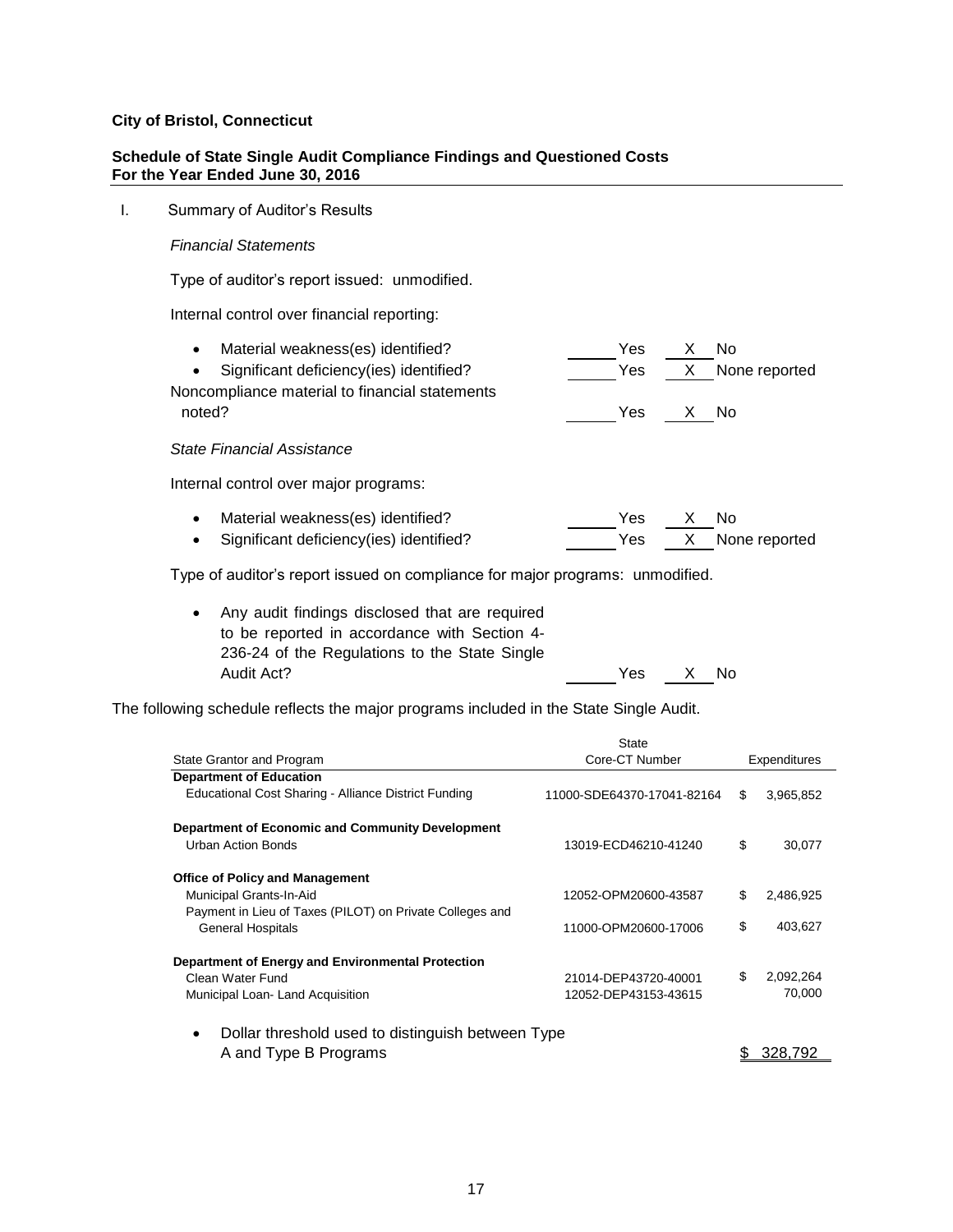## **Schedule of State Single Audit Compliance Findings and Questioned Costs (Continued) For the Year Ended June 30, 2016**

II. Financial Statement Findings

No matters were reported.

III. Findings and Questioned Costs for State Financial Assistance

No matters were reported.